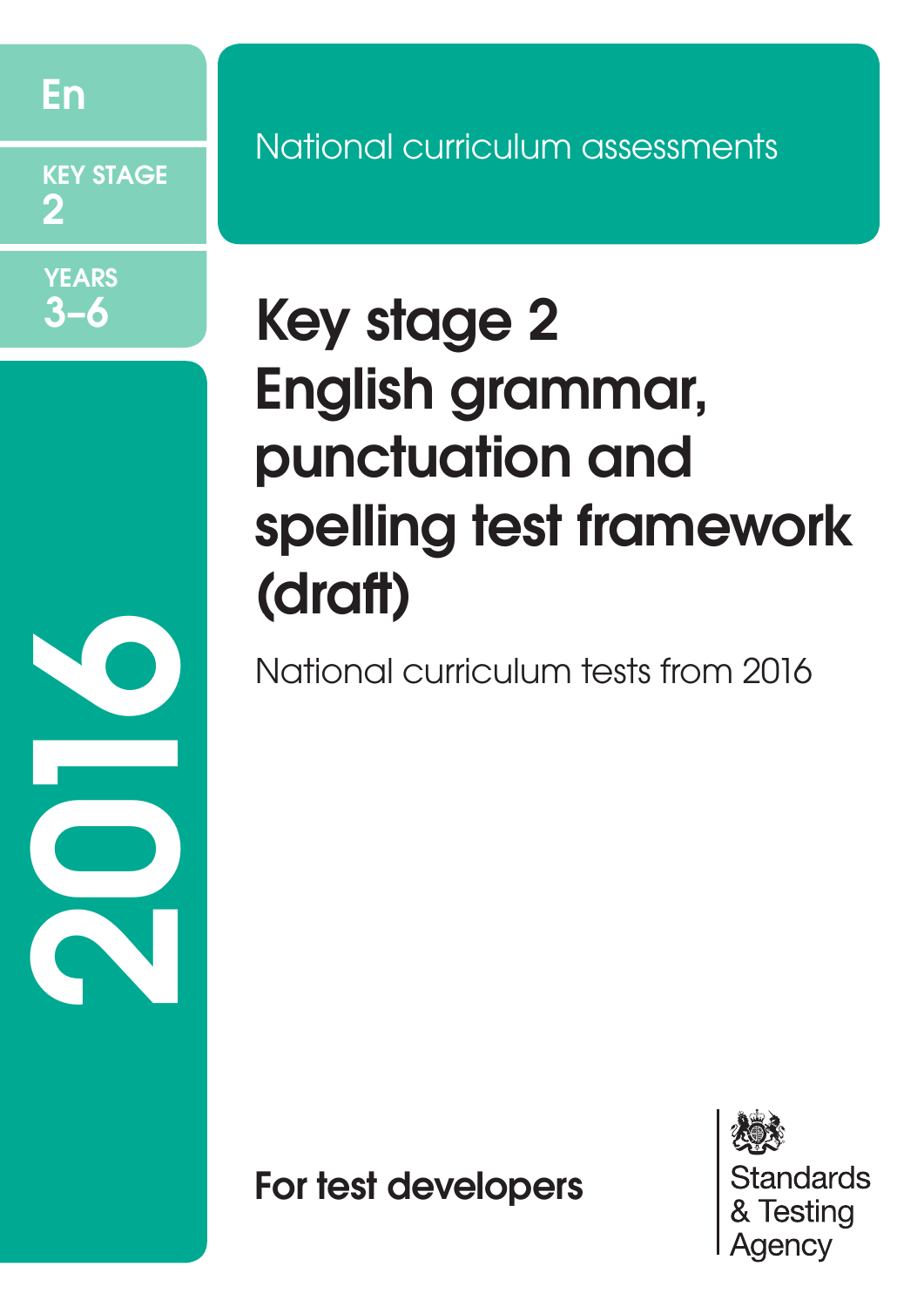© Crown copyright 2014

2016 Key stage 2 English grammar, punctuation and spelling framework: national curriculum tests from 2016 Electronic version product code: STA/14/7099/e ISBN: 978-1-78315-341-1

**OCL** You may re-use this document / publication (not including logos) free of charge in any format or medium, under the terms of the Open Government Licence v2.0. To view this licence, visit [www.nationalarchives.gov.uk/doc/open-government-licence/](www.nationalarchives.gov.uk/doc/open-government-licence/version/2) [version/2](www.nationalarchives.gov.uk/doc/open-government-licence/version/2) or email: psi@nationalarchives.gsi.gov.uk.

Where we have identified any third party copyright information you will need to obtain permission from the copyright holders concerned.

This document is available for download at www.gov.uk/government/publications.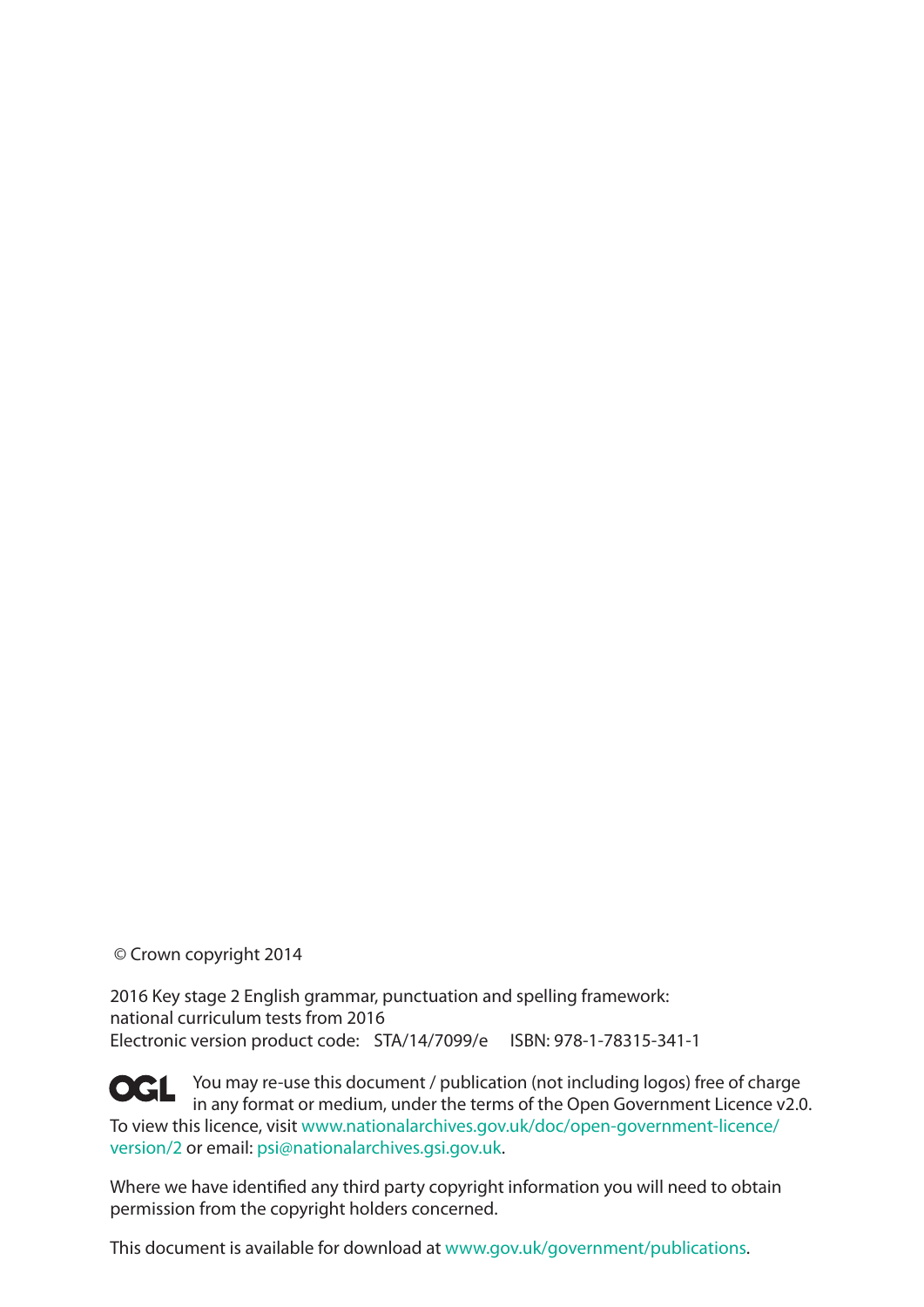# **Contents**

| 1. Overview                                                             | 4              |
|-------------------------------------------------------------------------|----------------|
| 1.1 Purposes of statutory assessment                                    | $\overline{4}$ |
| 2. What is a test framework?                                            | 5              |
| 3. Nature of the test                                                   | 6              |
| 3.1 Population to be assessed                                           | 6              |
| 3.2 Test format                                                         | 6              |
| 4. Content domain                                                       | 7              |
| 4.1 Paper 1: short answer questions                                     | $\overline{7}$ |
| 4.2 Paper 2: spelling task                                              | 12             |
| 4.3 Elements of the curriculum that cannot be assessed in this format   | 14             |
| 4.4 British English conventions<br>4.5 Further definitions and guidance | 14<br>15       |
|                                                                         |                |
| 5. Cognitive domain                                                     | 18             |
| 5.1 Cognitive level                                                     | 19             |
| 5.2 Response strategy<br>5.3 Abstraction rating                         | 20<br>21       |
| 5.4 Strategy support rating                                             | 22             |
| <b>6. Test specification</b>                                            | 23             |
| 6.1 Summary of test                                                     | 23             |
| 6.2 Breadth and emphasis                                                | 23             |
| 6.3 Format of questions and responses                                   | 25             |
| 6.4 Marking and mark schemes                                            | 26             |
| 6.5 Reporting                                                           | 27             |
| 6.6 Desired psychometric properties                                     | 27             |
| 6.7 Performance descriptor                                              | 28             |
| 7. Diversity and inclusion                                              | 31             |
| 7.1 Access arrangements                                                 | 32             |
| 7.2 Children with English as an additional language                     | 32             |
| 7.3 Compensatory marks                                                  | 32             |
| Appendix: Glossary of terminology used in the test framework            | 33             |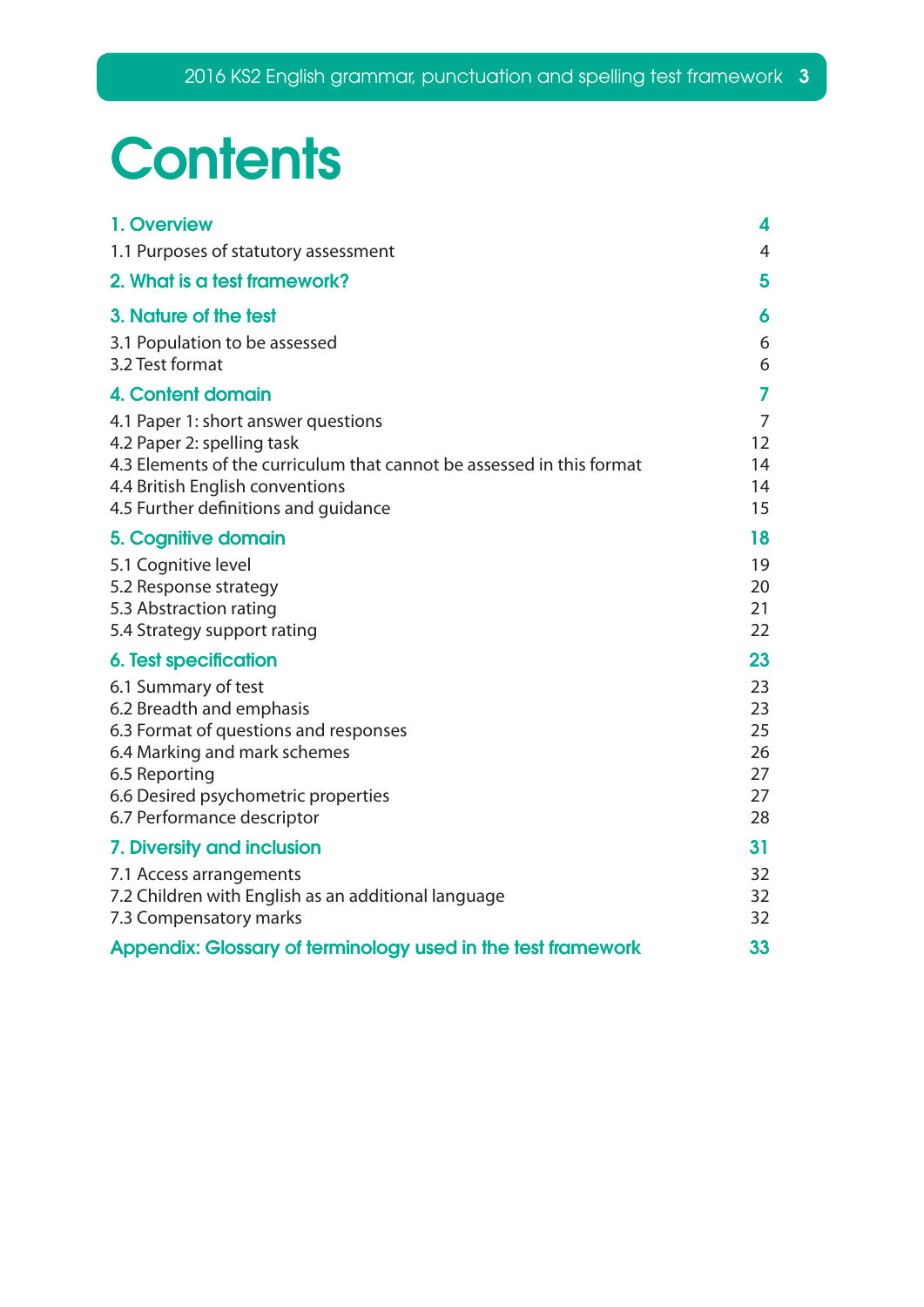# <span id="page-3-0"></span>1. Overview

This test framework is based on the national curriculum programme of study (2014) for English, introduced for teaching in schools from September 2014 and first assessed in summer term 2016. The framework specifies the purpose, format, content and cognitive demand and the test specification for the key stage 2 English grammar, punctuation and spelling tests; it is not design to be used to guide teaching and learning or inform statutory teacher assessment.

This document has been produced to aid the test development process and is therefore draft at this stage. Although any changes are expected to be minor, the document will be updated as required following evidence from trialling the tests. The document will be finalised and published on the Department for Education's (DfE's) website in advance of full sample test materials being released for schools in summer 2015.

## 1.1 Purposes of statutory assessment

The main purpose of statutory assessment is to:

ascertain what children have achieved in relation to the areas of the national curriculum (2014) describing grammar, punctuation and spelling.

The main intended uses of the outcomes as set out in the Bew Report<sup>1</sup> and the Government's consultation document on primary assessment and accountability are to:

- hold schools accountable for the attainment and progress made by their children
- inform parents and secondary schools about the performance of individual children
- enable benchmarking between schools, as well as monitor performance locally and nationally.

<sup>1</sup> Independent review of key stage 2 testing, assessment and accountability (2011), Lord Bew. https://media.education.gov.uk/MediaFiles/C/C/0/%7BCC021195-3870-40B7-AC0B-66004C329F1F%7DIndependent%20review%20of%20KS2%20testing,%20final%20report.pdf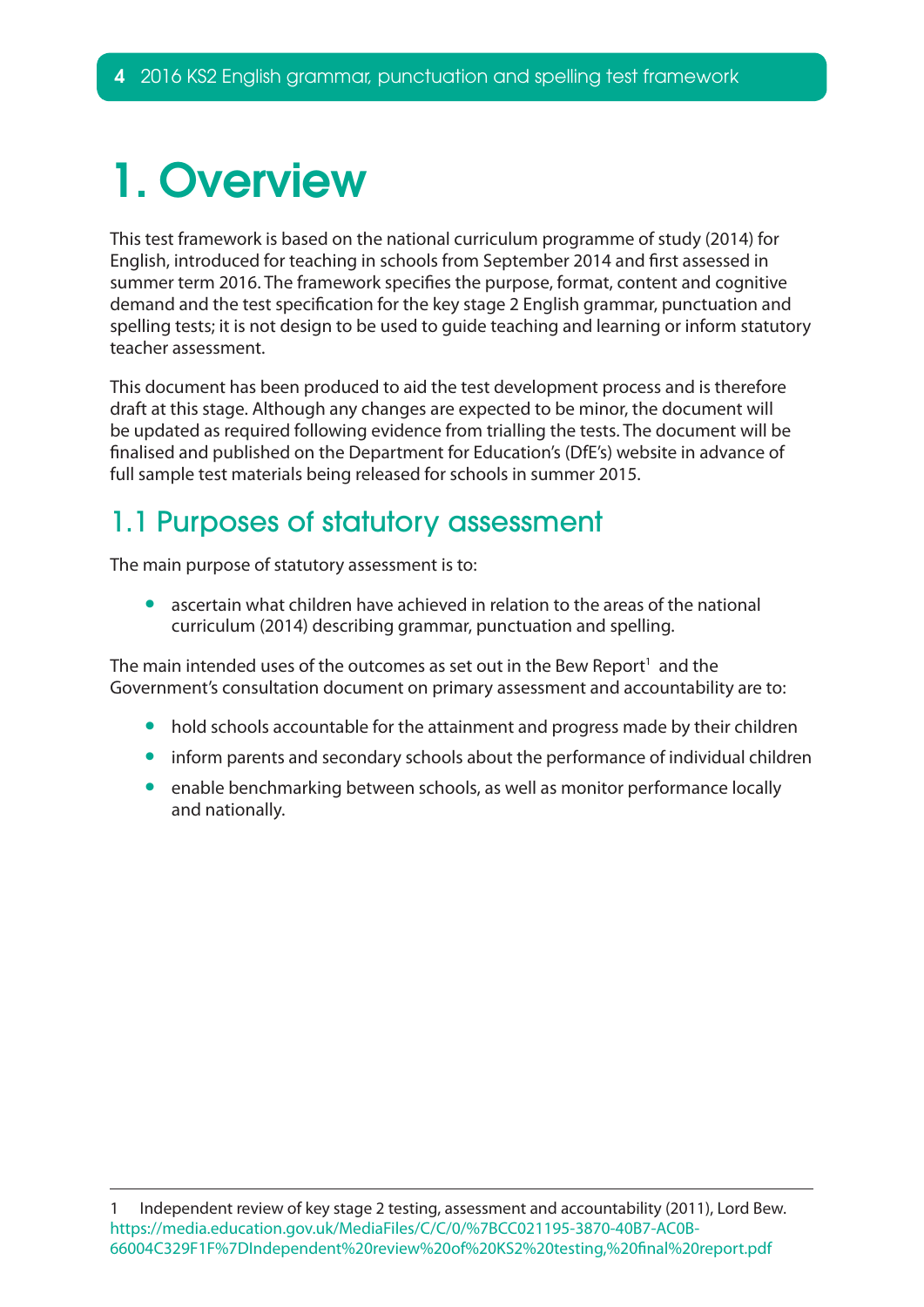## <span id="page-4-0"></span>2. What is a test framework?

The purpose of the test framework is to provide the documentation to guide the development of the tests. The framework is written primarily for those who write test materials and to guide subsequent development and test construction. It is being made available to a wider audience for reasons of openness and transparency; it is not designed to be used to guide teaching and learning or to inform statutory teacher assessment.

Some elements of the statutory national curriculum are not possible to assess using the current form of testing; they will need to be assessed by teachers as part of their statutory assessment of the complete national curriculum.

The framework includes those parts of the programme of study as outlined in the national curriculum (2014) that will be covered in the test (the 'content domain'). The cognitive processes associated with the measurement of the construct of grammar, punctuation, language strategies and spelling are also detailed in the cognitive domain.

Also included in the test framework is a test specification by which valid, reliable and comparable tests can be constructed each year. This includes specifics about test format, question types, response types and marking as well as a clear test-level reporting strategy.

By providing all of this information in a single document, the test framework answers questions about what the test will cover, and how, in a clear and concise manner. The framework does not provide information on how teachers should teach the national curriculum.

The test development process used by the Standards and Testing Agency (STA) embeds within it the generation of validity and reliability evidence through expert review and trialling. Given the nature of the evidence collected it is not anticipated that any additional studies will be required in order to demonstrate that the tests are fit for purpose. The test framework does not provide detail of the validity and reliability of individual tests; this will be provided in the test handbook which will be published on the DfE's website following the administration of the test.

The test framework should be used in conjunction with the national curriculum (2014) and the annual 'Assessment and reporting arrangements' (ARA) document.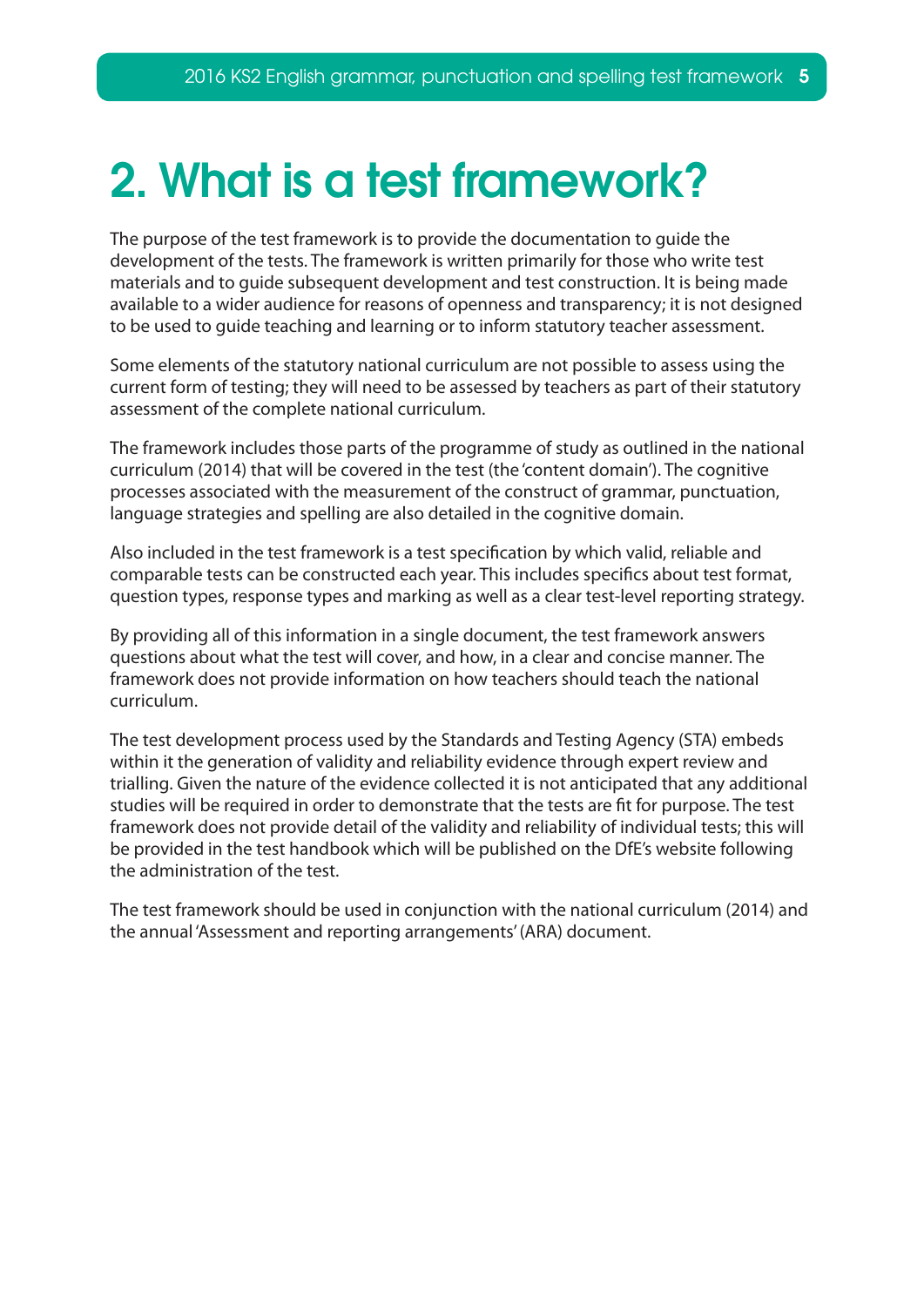# <span id="page-5-0"></span>3. Nature of the test

The key stage 2 English grammar, punctuation and spelling test forms part of the statutory assessment arrangements for children at the end of key stage 2.

The test contributes to the assessment of children in English and is based on the relevant sections of the national curriculum (2014) statutory programme of study for English at key stage 2, including those elements of content introduced at key stage 1 that are intended to be consolidated during key stage 2. The programmes of study are set out for Spoken language, and Reading and Writing. There are two statutory appendices (Appendix 1: Spelling and Appendix 2: Vocabulary, grammar and punctuation). Relevant content from the programme of study and the appendices will be assessed in the English grammar, punctuation and spelling test.

The test will cover the aspects of spelling, grammar, punctuation and language strategies from across the key stage 2 English national curriculum that lend themselves to paper-based, externally-marked testing. Writing composition will be subject to teacher assessment.

## 3.1 Population to be assessed

All eligible children who are registered at maintained schools, special schools, or academies (including free schools) in England and are at the end of key stage 2 will be required to take the key stage 2 English grammar, punctuation and spelling test, unless they have taken it in the past. Independent schools may choose to participate in the statutory assessment arrangements on a year by year basis.

Some children are exempt from the tests. Further details are in the ARA which can be downloaded from the Department's website at www.education.gov.uk/ks2.

### 3.2 Test format

The English grammar, punctuation and spelling test is comprised of two components, which are presented to children as two separate test papers. The test is administered on paper, with the spelling paper administered aurally by a test administrator. The total testing time is approximately 1 hour, although the spelling test is not strictly timed.

| <b>Component</b>                                  | <b>Description</b>        | <b>Number</b><br>of papers | <b>Number</b><br>of marks | <b>Timing of</b><br>component      |
|---------------------------------------------------|---------------------------|----------------------------|---------------------------|------------------------------------|
| Paper 1: grammar<br>and punctuation:<br>questions | Short answer<br>questions |                            | 50                        | 45 minutes                         |
| Paper 2:<br>spelling task                         | Spelling (20 words)       |                            | 20                        | 15 minutes<br>(not strictly timed) |
|                                                   | <b>Total</b>              | 2                          | 70                        | 60 minutes                         |

#### **Table 1: Format of the test**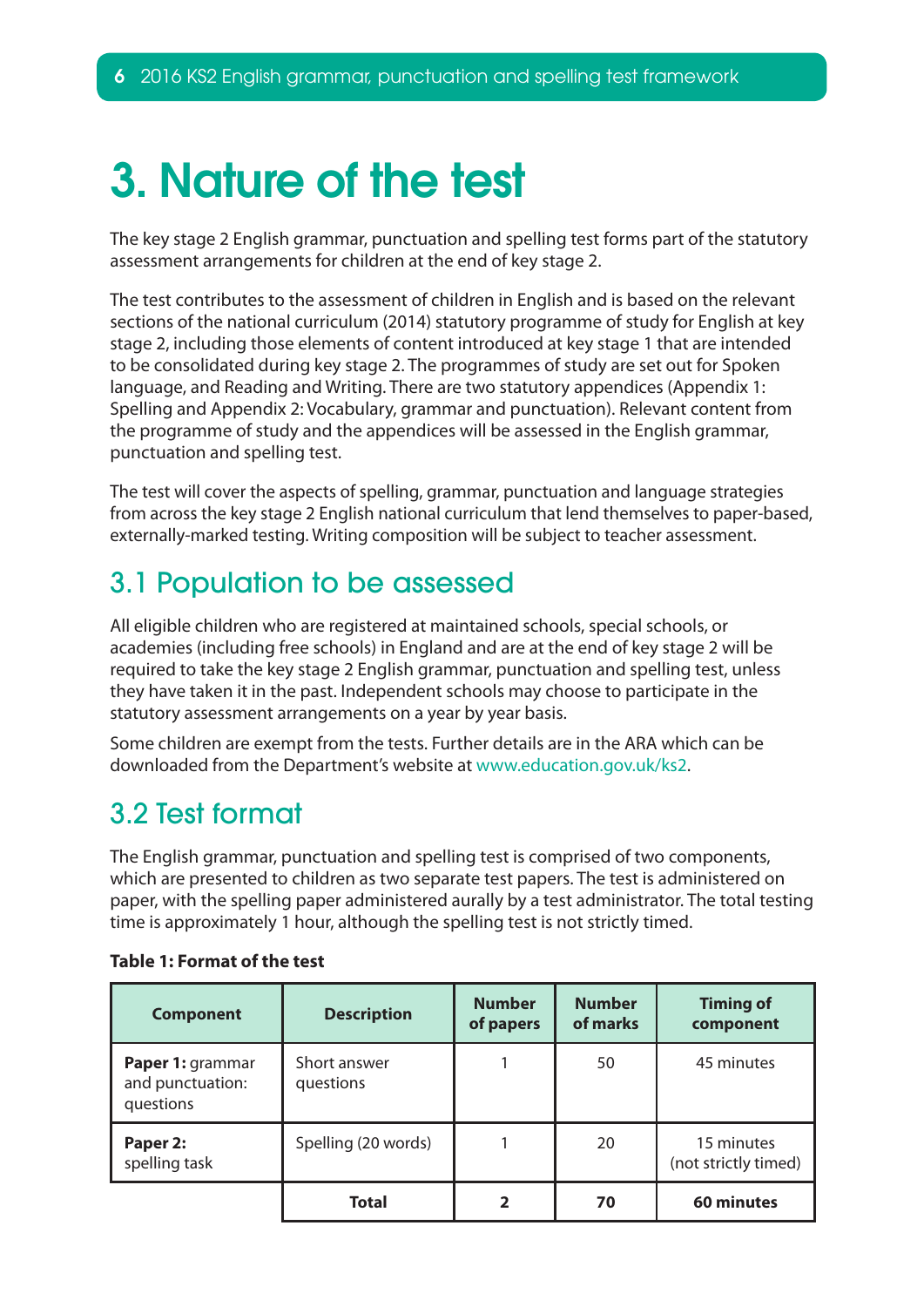# <span id="page-6-0"></span>4. Content domain

The content domain sets out the relevant elements from the national curriculum (2014) programme of study for English at key stage 2 that are assessed in the English grammar, punctuation and spelling test. The tests will, over time, sample from each area of the content domain.

Although the majority of the test content is drawn from the statutory appendices, some areas of content are sampled from across the programme of study for English.

The following tables detail content from the national curriculum (2014) that are assessed in the English grammar, punctuation and spelling test. These are derived from the English programmes of study for Writing – vocabulary, grammar and punctuation; Appendix 1: Spelling and Appendix 2: Vocabulary, grammar and punctuation. Elements from the curriculum are grouped into content areas (eg: 1 - Grammatical terms / word classes), each of which is made up of subdomains (eg: 1.1 - Nouns, 1.2 - Verbs). The elements are also assigned to a numerical referencing system.

For the purposes of the English grammar, punctuation and spelling test, the term 'language strategies' refers to those parts of the content domain that relate to words and wordbuilding. This includes synonyms and antonyms, prefixes and suffixes, and word families.

## 4.1 Paper 1: short answer questions

#### **Explanatory notes**

The 'Relevant coverage' column in Table 2 below is quoted directly from the national curriculum (2014) for the English programme of study and statutory appendices.

 $\texttt{T}$  indicates that the statutory appendix to the national curriculum (2014) requires the terminology to be taught, as well as the application of the feature, which may appear elsewhere in the programme of study. The terminology will therefore form part of the English grammar, punctuation and spelling test content domain.

<sup>s</sup> indicates content introduced at key stage 1 that is intended to be consolidated throughout key stage 2.

| Test reference code                         | Relevant coverage in the programme of study<br>and statutory appendices |  |  |
|---------------------------------------------|-------------------------------------------------------------------------|--|--|
| <b>G1: Grammatical terms / word classes</b> |                                                                         |  |  |
| $G1.1:$ Nouns <sup>S</sup>                  | $N$ ouns <sup>T</sup>                                                   |  |  |
| G1.2: Verbs <sup>S</sup>                    | Verbs <sup>T</sup>                                                      |  |  |

#### **Table 2: Content domain for Paper 1**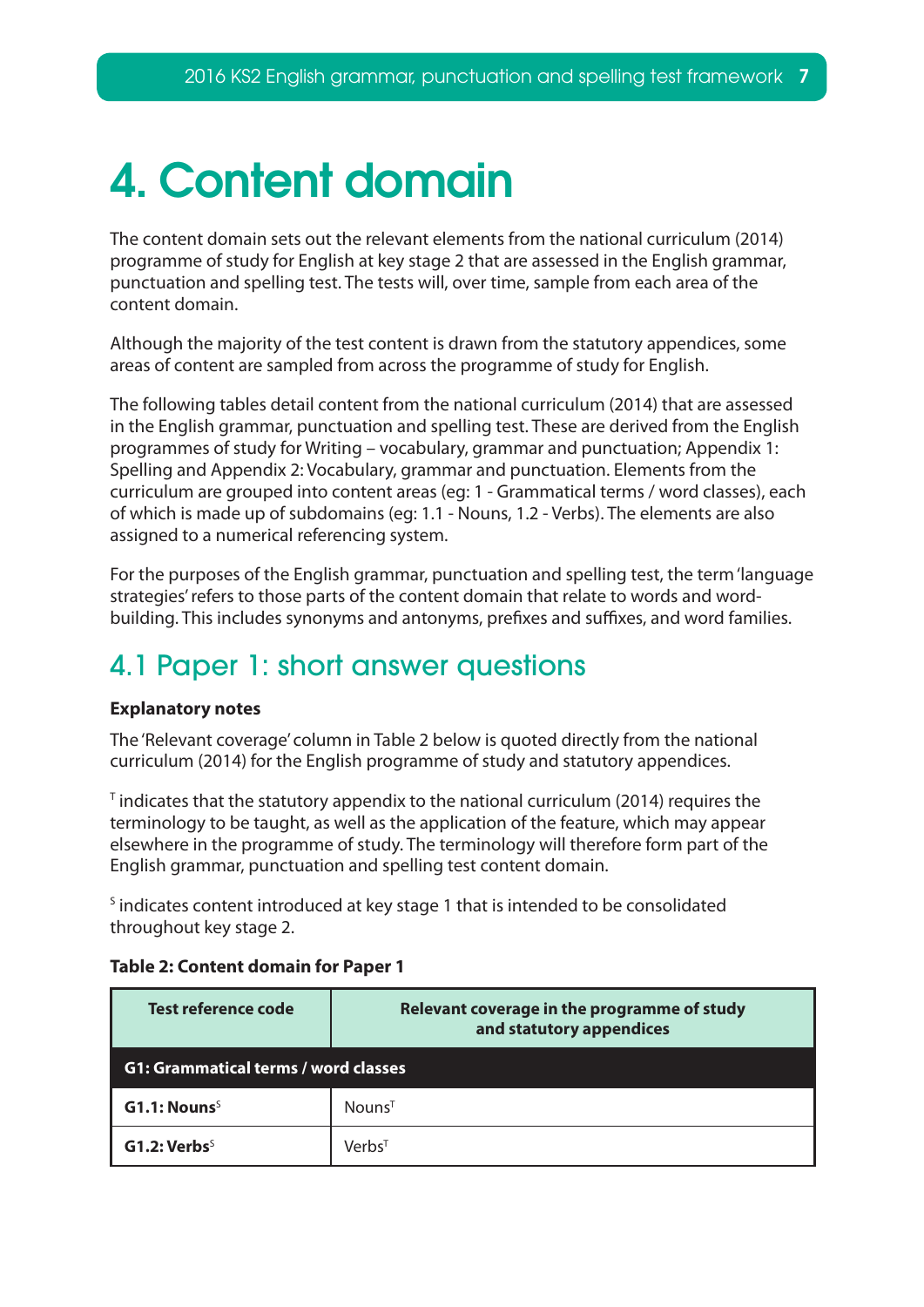| <b>Test reference code</b>                                            | Relevant coverage in the programme of study<br>and statutory appendices                                                                                                                                                                                                                       |  |
|-----------------------------------------------------------------------|-----------------------------------------------------------------------------------------------------------------------------------------------------------------------------------------------------------------------------------------------------------------------------------------------|--|
| <b>G1.2a: Present and past</b><br>progressive continuous <sup>5</sup> | Use of the progressive form of verbs in the present and past<br>tense to mark actions in progress                                                                                                                                                                                             |  |
| G1.2b: Verbs in<br>perfect form                                       | Use of the present perfect form of verbs instead of the simple past<br>Using the perfect form of verbs to mark relationships of time<br>and cause                                                                                                                                             |  |
| <b>G1.2c: Modal verbs</b>                                             | Modal verb <sup>T</sup><br>Indicating degrees of possibility using modal verbs                                                                                                                                                                                                                |  |
| G1.3: Adjectives $S$                                                  | Adjective <sup>T</sup>                                                                                                                                                                                                                                                                        |  |
| <b>G1.4: Conjunctions</b>                                             | Conjunction <sup>T</sup><br>Extending the range of sentences with more than one clause<br>by using a wider range of conjunctions, including when, if,<br>because, although<br>Expressing time, place and cause using conjunctions [for                                                        |  |
|                                                                       | example, when, before, after, while, so, because]                                                                                                                                                                                                                                             |  |
| <b>G1.5: Pronouns</b>                                                 | Pronoun <sup>T</sup><br>Cohesion <sup>T</sup><br>Appropriate choice of pronoun or noun within and across<br>sentences to aid cohesion and avoid repetition                                                                                                                                    |  |
| <b>G1.5a: Possessive pronouns</b>                                     | Possessive pronoun <sup>T</sup>                                                                                                                                                                                                                                                               |  |
| <b>G1.5b: Relative pronouns</b>                                       | Relative pronoun <sup>T</sup>                                                                                                                                                                                                                                                                 |  |
| G1.6: Adverbs                                                         | Adverb <sup>TS</sup><br>The use of -/y in Standard English to turn adjectives into adverbs <sup>5</sup><br>Expressing time, place and cause using adverbs, [for example,<br>then, next, soon, therefore]<br>Indicating degrees of possibility using adverbs [for example,<br>perhaps, surely] |  |
| <b>G1.6a: Adverbials</b>                                              | Adverbial <sup>T</sup><br>Using fronted adverbials                                                                                                                                                                                                                                            |  |
| <b>G1.7: Prepositions</b>                                             | Preposition <sup>T</sup><br>Expressing time, place and cause using prepositions, [for<br>example, before, after, during, in, because of]                                                                                                                                                      |  |
| <b>G1.8: Determiners</b>                                              | Determiner <sup>T</sup><br>Use of the forms a or an according to whether the next word<br>begins with a consonant or a vowel                                                                                                                                                                  |  |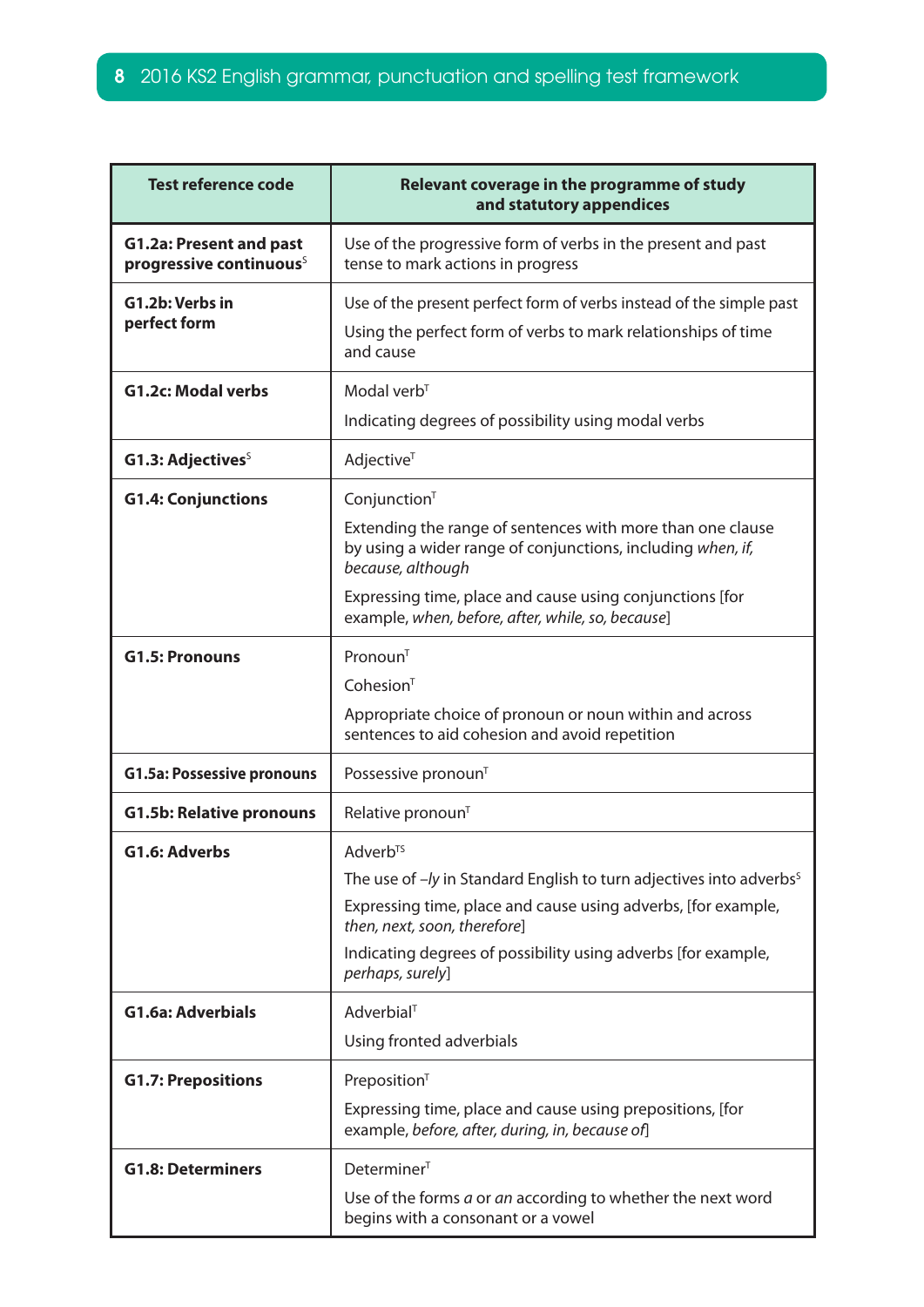| <b>Test reference code</b>                             | Relevant coverage in the programme of study<br>and statutory appendices                                 |  |
|--------------------------------------------------------|---------------------------------------------------------------------------------------------------------|--|
| <b>G2: Functions of sentences</b>                      |                                                                                                         |  |
| $G2.1: StatementsS$                                    | Statement <sup>T</sup>                                                                                  |  |
|                                                        | Learn how to use sentences with different forms: statement                                              |  |
|                                                        | How the grammatical patterns in a sentence indicate its function<br>as a statement                      |  |
| <b>G2.2: Questions</b> <sup>S</sup>                    | Question <sup>T</sup>                                                                                   |  |
|                                                        | Learn how to use sentences with different forms: question                                               |  |
|                                                        | How the grammatical patterns in a sentence indicate its function<br>as a question                       |  |
| $G2.3: CommandsS$                                      | Command <sup>T</sup>                                                                                    |  |
|                                                        | Learn how to use sentences with different forms: command                                                |  |
|                                                        | How the grammatical patterns in a sentence indicate its function<br>as a command                        |  |
| $G2.4$ : Exclamations <sup>5</sup>                     | Exclamation <sup>T</sup>                                                                                |  |
|                                                        | Learn how to use sentences with different forms exclamation                                             |  |
|                                                        | How the grammatical patterns in a sentence indicate its function<br>as (an) exclamation                 |  |
| G3: Combining words, phrases and clauses               |                                                                                                         |  |
| <b>G3.1: Clauses</b>                                   | Clause <sup>T</sup>                                                                                     |  |
| <b>G3.1a: Relative clauses</b>                         | Relative clause <sup>T</sup>                                                                            |  |
|                                                        | Relative clauses beginning with who, which, where, when, whose,<br>that, or an omitted relative pronoun |  |
| G3.1b:                                                 | Subordinate clause <sup>T</sup>                                                                         |  |
| <b>Subordinate clauses</b>                             | Learn how to use subordination (using when, if, that, or because) <sup>5</sup>                          |  |
| <b>G3.2: Noun phrases</b>                              | Noun phrase <sup>TS</sup>                                                                               |  |
|                                                        | Expanded noun phrases for description and specification <sup>5</sup>                                    |  |
|                                                        | Noun phrases expanded by the addition of modifying<br>adjectives, nouns and preposition phrases         |  |
|                                                        | Expanded noun phrases to convey complicated information<br>concisely                                    |  |
| <b>G3.3 Subordinating</b><br>conjunctions <sup>S</sup> | Subordination: when, if, that and because                                                               |  |
| <b>G3.4 Co-ordinating</b>                              | Joining words and joining clauses                                                                       |  |
| conjunctions <sup>S</sup>                              | Co-ordination: or, and and but                                                                          |  |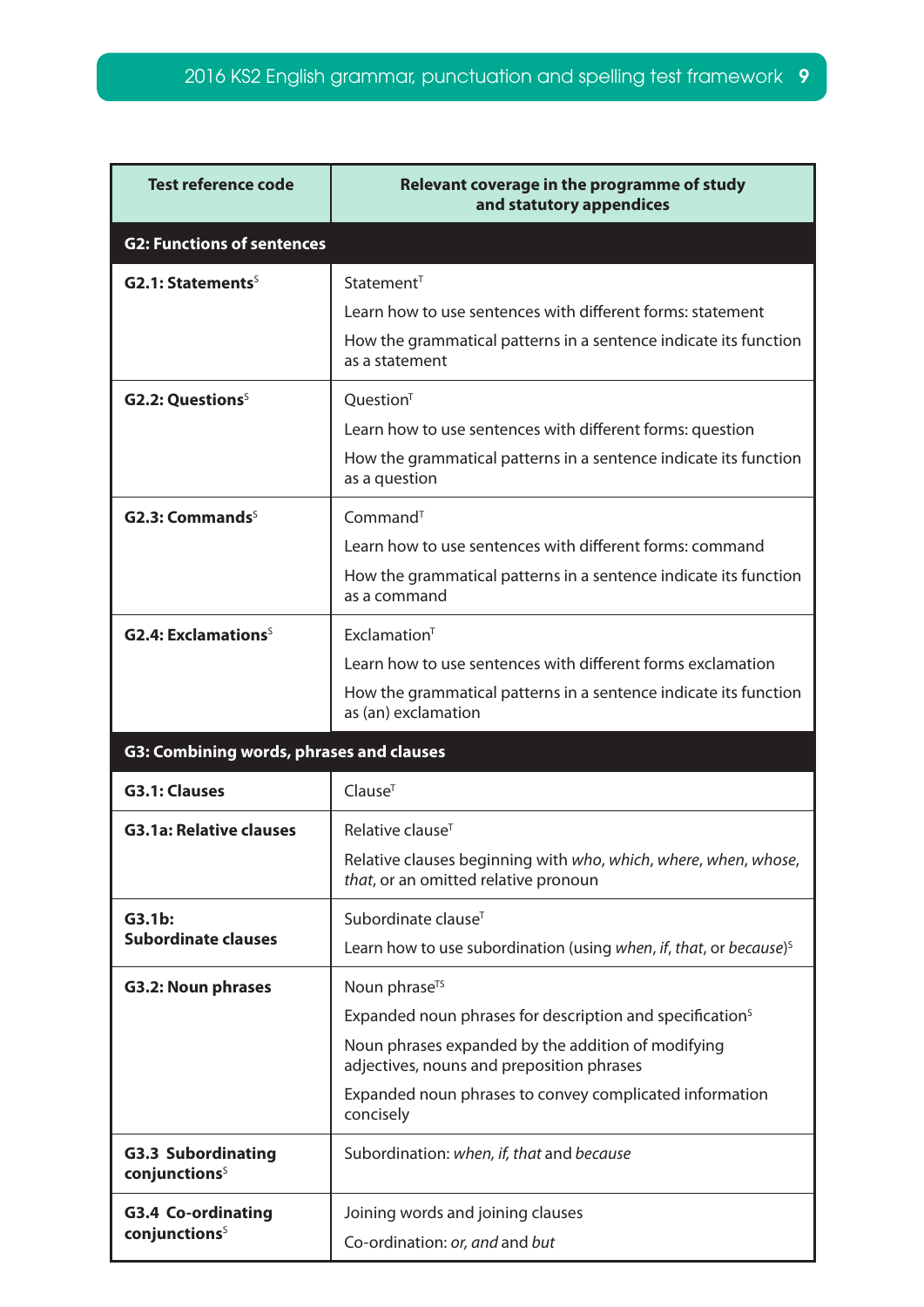| <b>Test reference code</b>                               | Relevant coverage in the programme of study<br>and statutory appendices                                                                                                      |  |
|----------------------------------------------------------|------------------------------------------------------------------------------------------------------------------------------------------------------------------------------|--|
| <b>G4: Features of written Standard English</b>          |                                                                                                                                                                              |  |
| $G4.1$ : Sentences <sup>s</sup>                          | How words can combine to make sentences                                                                                                                                      |  |
| G4.2: Tense agreement <sup>s</sup>                       | Tense (past, present) $T$                                                                                                                                                    |  |
|                                                          | Correct choice and consistent use of present tense and past<br>tense throughout writing                                                                                      |  |
| G4.3: Subject-verb<br>agreement                          | Singular <sup>TS</sup><br><b>Plural<sup>TS</sup></b>                                                                                                                         |  |
|                                                          | Regular plural noun suffixes -s or -es, [for example, <i>dog, dogs;</i><br>wish, wishes], including the effects of these suffixes on the<br>meaning of the noun <sup>s</sup> |  |
|                                                          | Ensuring correct subject and verb agreement when using<br>singular and plural                                                                                                |  |
| <b>G4.4: Subject and object</b>                          | Subject <sup>T</sup><br>Object <sup>T</sup>                                                                                                                                  |  |
| <b>G5: Formal / informal</b>                             |                                                                                                                                                                              |  |
| <b>G5.1: Subjunctive verb</b><br>forms                   | Recognising subjunctive forms                                                                                                                                                |  |
| <b>G5.2: Question tags</b>                               | The use of question tags as an informal speech structure                                                                                                                     |  |
| <b>G5.3: Passive and active</b>                          | Passive <sup>T</sup>                                                                                                                                                         |  |
|                                                          | Active <sup>T</sup>                                                                                                                                                          |  |
|                                                          | Use of the passive to affect the presentation of information in a<br>sentence                                                                                                |  |
| <b>G6: Punctuation</b>                                   |                                                                                                                                                                              |  |
| <b>G6.1: Capital letters</b> <sup>S</sup>                | Capital letter <sup>T</sup>                                                                                                                                                  |  |
|                                                          | Using a capital letter for names of people, places, the days of the<br>week, and the personal pronoun'l'                                                                     |  |
|                                                          | Use of capital letters to demarcate sentences                                                                                                                                |  |
| G6.2: Full stops <sup>5</sup>                            | Full stop <sup>T</sup>                                                                                                                                                       |  |
|                                                          | Use of full stops to demarcate sentences                                                                                                                                     |  |
| <b>G6.3: Question marks</b> <sup>S</sup>                 | Question mark <sup>T</sup>                                                                                                                                                   |  |
|                                                          | Use of question marks to demarcate sentences                                                                                                                                 |  |
| <b>G6.4: Exclamation marks</b> <sup><math>S</math></sup> | Exclamation mark $T$                                                                                                                                                         |  |
|                                                          | Use of exclamation marks to demarcate sentences                                                                                                                              |  |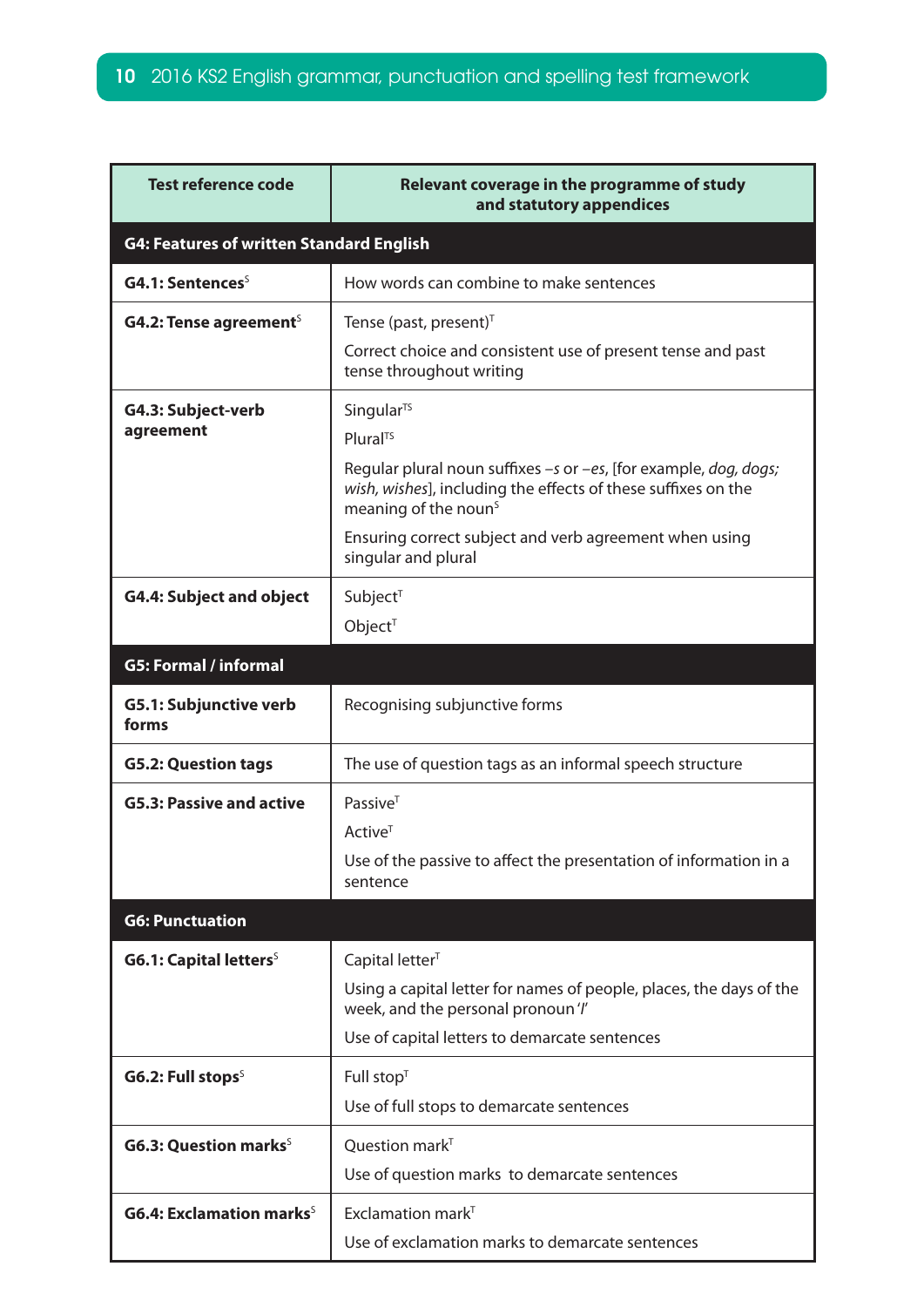| <b>Test reference code</b>                       | Relevant coverage in the programme of study<br>and statutory appendices                                                                                                  |  |  |
|--------------------------------------------------|--------------------------------------------------------------------------------------------------------------------------------------------------------------------------|--|--|
| $G6.5$ : Commas in lists <sup>S</sup>            | Comma <sup>T</sup>                                                                                                                                                       |  |  |
|                                                  | Commas to separate items in a list                                                                                                                                       |  |  |
| <b>G6.6a: Commas to clarify</b><br>meaning       | Using commas to clarify meaning or avoid ambiguity in writing<br>Ambiguity <sup>T</sup>                                                                                  |  |  |
| <b>G6.6b: Commas after</b><br>fronted adverbials | Use of commas after fronted adverbials                                                                                                                                   |  |  |
| <b>G6.7: Inverted commas</b>                     | Direct speech <sup>T</sup> , inverted commas <sup>T</sup> (or 'speech marks') <sup>T</sup>                                                                               |  |  |
|                                                  | Use of inverted commas and other punctuation to indicate<br>direct speech [for example a comma after the reporting clause<br>and end punctuation within inverted commas] |  |  |
| <b>G6.8: Apostrophes</b>                         | Apostrophes <sup>TS</sup>                                                                                                                                                |  |  |
|                                                  | Apostrophes to mark singular possession in nouns <sup>5</sup>                                                                                                            |  |  |
|                                                  | Apostrophes to mark plural possession                                                                                                                                    |  |  |
|                                                  | The grammatical difference between plural and possessive $-s$                                                                                                            |  |  |
|                                                  | Apostrophes to mark contracted forms <sup>5</sup>                                                                                                                        |  |  |
| <b>G6.9: Punctuation</b>                         | Parenthesis <sup>T</sup> , bracket <sup>T</sup> , dash <sup>T</sup>                                                                                                      |  |  |
| for parenthesis                                  | Brackets, dashes or commas to indicate parenthesis                                                                                                                       |  |  |
| G6.10: Colons                                    | Color <sup>T</sup>                                                                                                                                                       |  |  |
|                                                  | Use of the colon to mark the boundary between independent<br>clauses                                                                                                     |  |  |
|                                                  | Use of the colon to introduce a list                                                                                                                                     |  |  |
| G6.11: Semi-colons                               | Semi-colon <sup>T</sup>                                                                                                                                                  |  |  |
|                                                  | Use of the semi-colon to mark the boundary between<br>independent clauses                                                                                                |  |  |
|                                                  | Use of semi-colons within lists                                                                                                                                          |  |  |
| G6.12: Single dashes                             | Dash <sup>T</sup>                                                                                                                                                        |  |  |
|                                                  | Use of the dash to mark the boundary between independent<br>clauses                                                                                                      |  |  |
| G6.13: Hyphens                                   | Hyphen <sup>T</sup>                                                                                                                                                      |  |  |
|                                                  | How hyphens can be used to avoid ambiguity                                                                                                                               |  |  |
| <b>G6.14: Bullet points</b>                      | Punctuation of bullet points to list information                                                                                                                         |  |  |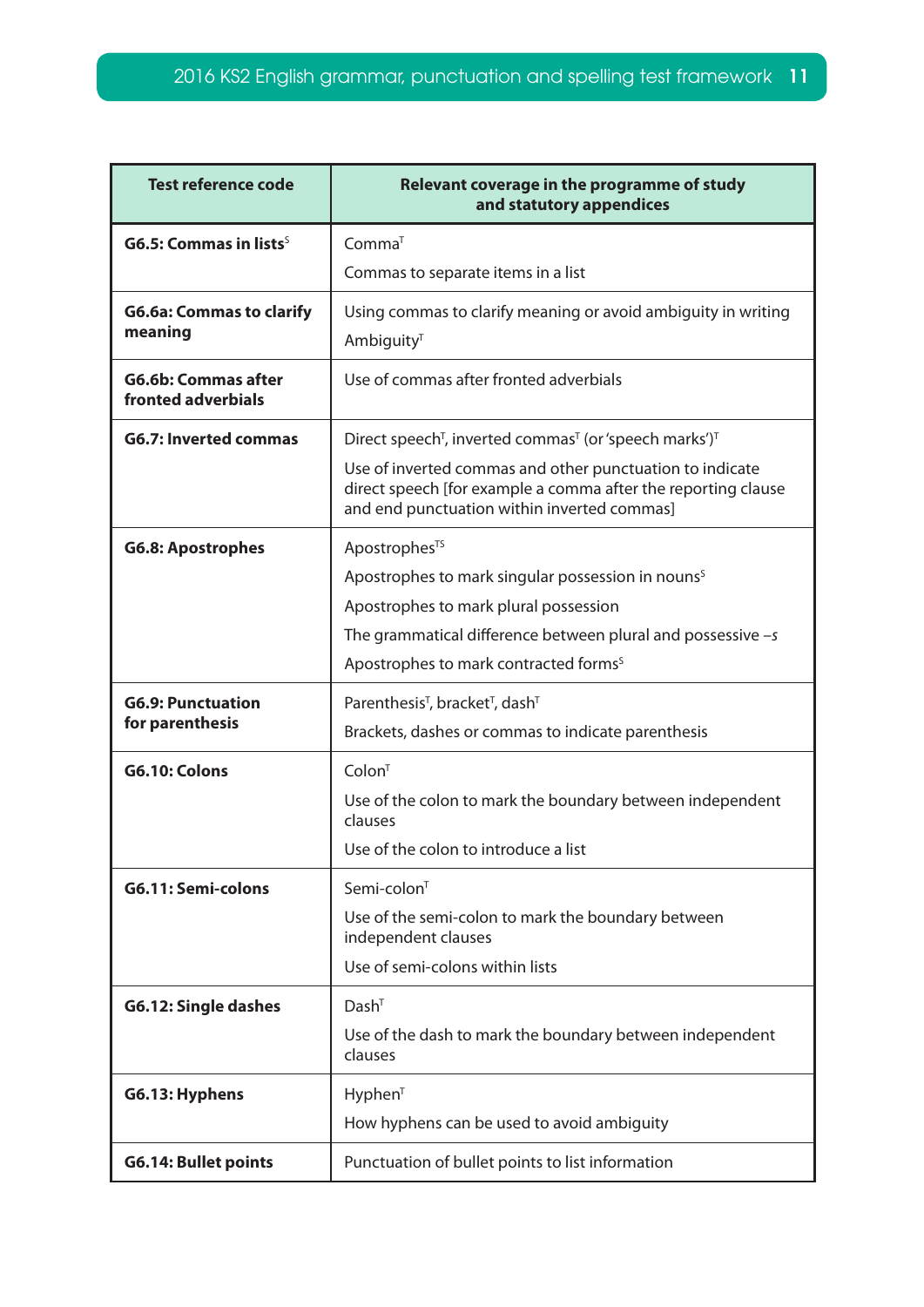<span id="page-11-0"></span>

| <b>Test reference code</b>     | Relevant coverage in the programme of study<br>and statutory appendices                                                                                                                                                                                                                                                                                        |
|--------------------------------|----------------------------------------------------------------------------------------------------------------------------------------------------------------------------------------------------------------------------------------------------------------------------------------------------------------------------------------------------------------|
| <b>G8: Language strategies</b> |                                                                                                                                                                                                                                                                                                                                                                |
| G8.1: Synonyms and<br>antonyms | Synonym <sup>T</sup><br>Antonym <sup>T</sup><br>How words are related by meaning as synonyms and antonyms                                                                                                                                                                                                                                                      |
| G8.2: Prefixes                 | $Prefix^T$<br>How the prefix un- changes the meaning of verbs and<br>adjectives <sup>s</sup><br>Formation of nouns using a range of prefixes [for example,<br>super-, anti-, auto-]<br>Verb prefixes [for example, dis-, de-, mis-, over- and re-]                                                                                                             |
| G8.3: Suffixes                 | $Suffix^{ST}$<br>The suffixes –ment, –ness, –ful, –less and –ly <sup>s</sup><br>Formation of nouns using suffixes such as $-ness$ , $-er^{ST}$<br>Formation of adjectives using suffixes such as $-ful$ , $-less$ <sup>ST</sup><br>Converting nouns or adjectives into verbs using suffixes [for<br>example, $-\alpha t e$ , $-i \epsilon$ , $-i \epsilon y$ ] |
| <b>G8.4: Word families</b>     | Word family <sup>T</sup><br>Word families based on common words, showing how words are<br>related in form and meaning                                                                                                                                                                                                                                          |

## 4.2 Paper 2: spelling task

This paper consists of 20 target words, presented within 20 distinct, contextualised sentences. The test administrator reads the words and sentences to children from a script.

The range of strategies and morphological awareness tested is drawn from the statutory spelling appendix to the national curriculum (2014) programme of study. The test may include the example words and words drawn from the key stage 2 word lists provided as appendices to the national curriculum (2014), but will not be limited to these and is likely to draw on other words that assess the content described below. The appendix to the national curriculum (2014) programme of study should be consulted for definitions of the terms used in this table.

There are two sections of the key stage 2 statutory spelling appendix that will only be assessed in Paper 1. They are:

- Possessive apostrophe with plural words
- Use of the hyphen.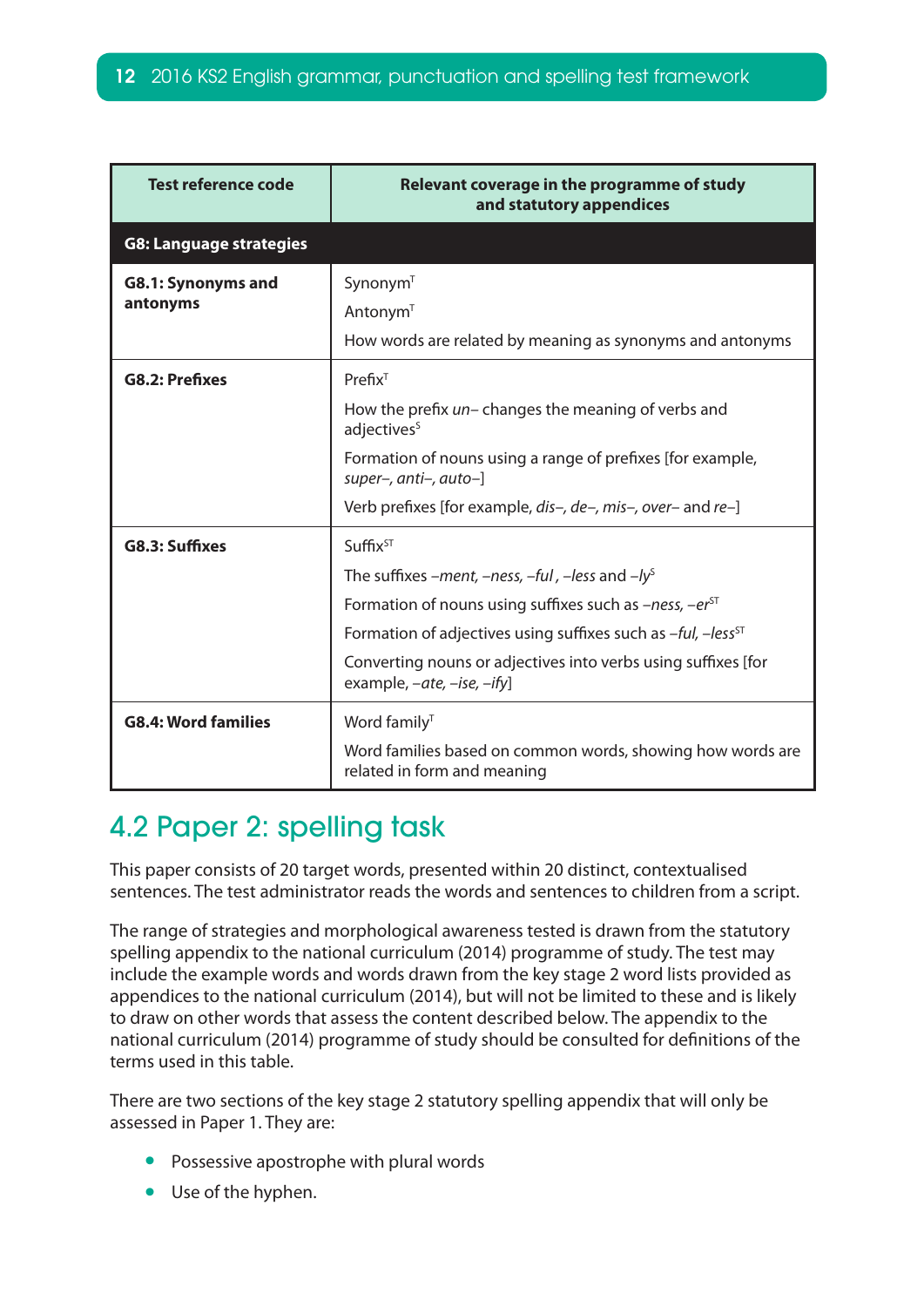#### **Table 3: Content domain for Paper 2**

| <b>Test reference</b><br>code | Relevant coverage in the programme of study<br>and statutory appendices                                              |  |
|-------------------------------|----------------------------------------------------------------------------------------------------------------------|--|
| <b>S39</b>                    | Adding suffixes beginning with vowel letters to words of more than one<br>syllable                                   |  |
| <b>S40</b>                    | The /i/ sound spelt y other than at the end of words                                                                 |  |
| <b>S41</b>                    | The / N sound spelt ou                                                                                               |  |
| <b>S42</b>                    | More prefixes                                                                                                        |  |
| <b>S43</b>                    | The suffix -ation                                                                                                    |  |
| <b>S44</b>                    | The suffix $-ly$                                                                                                     |  |
| <b>S45</b>                    | Words with endings sounding like / 30 / or / tfo /                                                                   |  |
| <b>S46</b>                    | Endings which sound like / 3an /                                                                                     |  |
| <b>S47</b>                    | The suffix -ous                                                                                                      |  |
| <b>S48</b>                    | Endings which sound like / fan /, spelt -tion, -sion, -ssion, -cian                                                  |  |
| <b>S49</b>                    | Words with the /k/ sound spelt ch                                                                                    |  |
| <b>S50</b>                    | Words with the $/f/$ sound spelt ch                                                                                  |  |
| <b>S51</b>                    | Words ending with the $/g/$ sound spelt $-gue$ and the $/k/$ sound spelt $-gue$                                      |  |
| <b>S52</b>                    | Words with the /s/ sound spelt sc                                                                                    |  |
| <b>S53</b>                    | Words with the / et / sound spelt ei, eigh, or ey                                                                    |  |
| <b>S54</b>                    | Endings which sound like / fas / spelt -cious or -tious                                                              |  |
| <b>S55</b>                    | Endings which sound like / fall                                                                                      |  |
| <b>S56</b>                    | Words ending in -ant, -ance, -ancy, -ent, -ence, -ency                                                               |  |
| <b>S57</b>                    | Words ending in -able and -ible<br>Words ending in -ably and -ibly                                                   |  |
| <b>S58</b>                    | Adding suffixes beginning with vowel letters to words ending in -fer                                                 |  |
| <b>S59</b>                    | Words with the /i:/ sound spelt ei after c                                                                           |  |
| <b>S60</b>                    | Words containing the letter-string ough                                                                              |  |
| <b>S61</b>                    | Words with 'silent' letters (ie letters whose presence cannot be predicted<br>from the pronunciation of the word)    |  |
| <b>S62</b>                    | Homophones and near homophones (years 3 and 4)<br>Homophones and other words that are often confused (years 5 and 6) |  |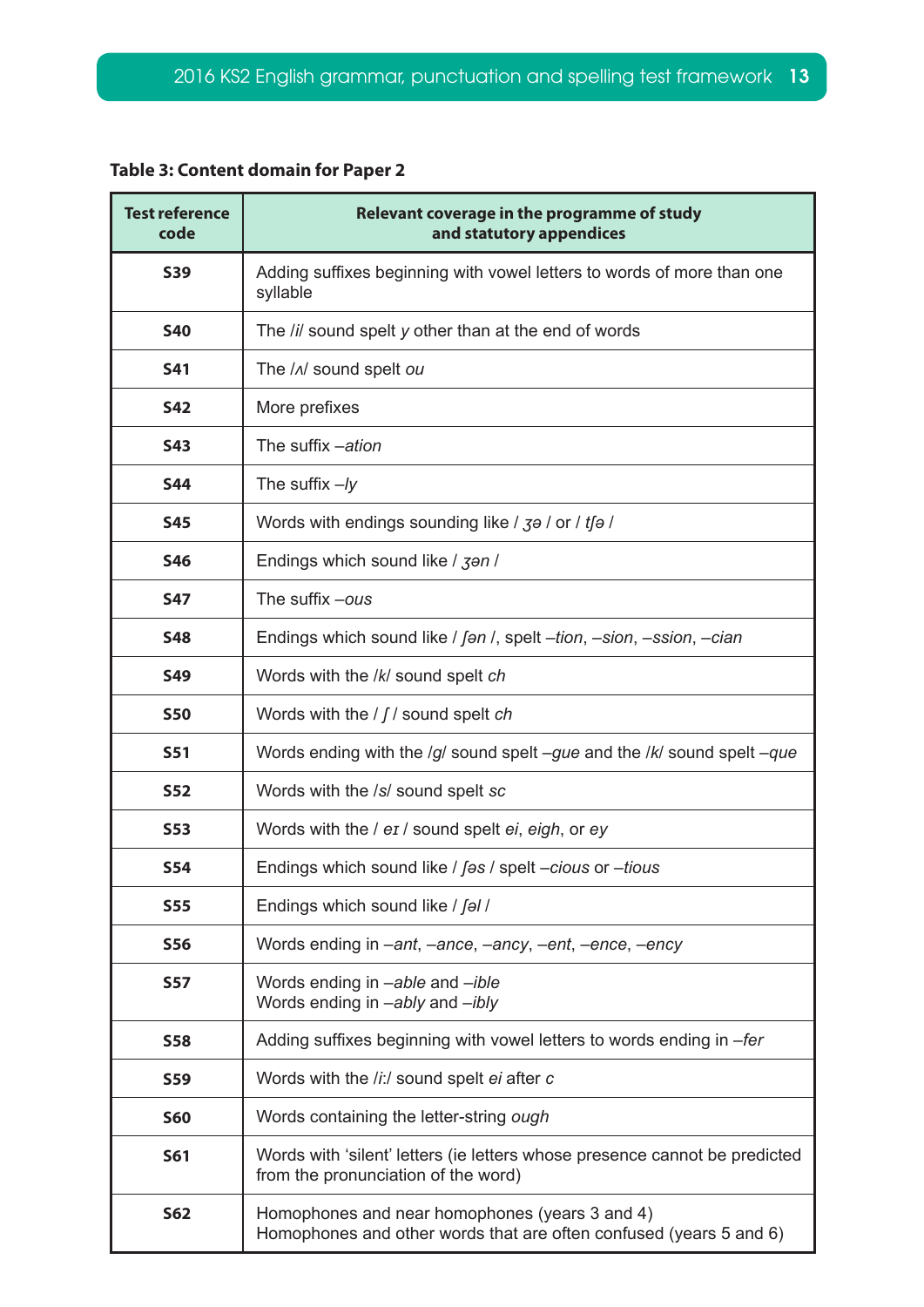## <span id="page-13-0"></span>4.3 Elements of the curriculum that cannot be assessed in this format

The table below identifies areas that are difficult to fully assess in a paper-based format. Some of the points below may be partially assessed.

| <b>National Curriculum Reference</b>                                                                                                                                                                                     | <b>Explanation</b>                                                                                                                                                                                                                                                                                                                                                            |
|--------------------------------------------------------------------------------------------------------------------------------------------------------------------------------------------------------------------------|-------------------------------------------------------------------------------------------------------------------------------------------------------------------------------------------------------------------------------------------------------------------------------------------------------------------------------------------------------------------------------|
| <b>English Appendix 2, Year 3, text:</b><br>Introduction to paragraphs as a<br>way to group related material<br>Headings and sub-headings to<br>aid presentation                                                         | These statements are better suited to being assessed<br>as part of teacher assessment of writing. This could<br>be partially assessed in a test in terms of asking<br>children how texts are organised (both in paragraphs<br>and through headings); It would not show how well<br>the children use this skill in their own writing, without a<br>longer writing task.        |
| <b>English Appendix 2, Year 4, text:</b><br>Use of paragraphs to organise<br>ideas around a theme                                                                                                                        | This statement is better suited to being assessed as<br>part of teacher assessment of writing. This could be<br>partially assessed in a test in terms of asking children<br>how texts are organised (both in paragraphs and<br>through headings); It would not show how well the<br>children use this skill in their own writing, without a<br>longer writing task.           |
| <b>English Appendix 2, Year 5, text:</b><br>Devices to build cohesion within<br>a paragraph<br>Linking ideas across paragraphs<br>using adverbials of time, place<br>and number or tense choices                         | These statements are better suited to being assessed<br>as part of teacher assessment of writing. This could<br>be partially assessed in a test in terms of asking<br>children what devices were working to ensure<br>cohesion; It would not show how well the children use<br>cohesive devices in their own writing, without a longer<br>writing task.                       |
| <b>English Appendix 2, Year 6, text:</b><br>Linking ideas across paragraphs<br>using a wider range of cohesive<br>devices: repetition of a word or<br>phrase, grammatical connections,<br>and ellipsis<br>Layout devices | These statements are better suited to being assessed<br>as part of teacher assessment of writing. This could<br>be partially assessed in a test in terms of asking<br>children what devices were working to ensure<br>cohesion; It would not show how well the children use<br>cohesive devices or manipulate their own writing for<br>effect, without a longer writing task. |

## 4.4 British English conventions

In spelling, punctuation and grammar, variations exist between British English and conventions used in other English-speaking countries. The test will only credit children for using British English conventions, which will relate in particular to the aspects detailed below.

#### 4.4.1 Grammar and punctuation

Some irregular past tense forms are favoured in British English; in particular, the past participle of 'to get' will be considered creditworthy in the test when formed as *got* rather than *gotten*.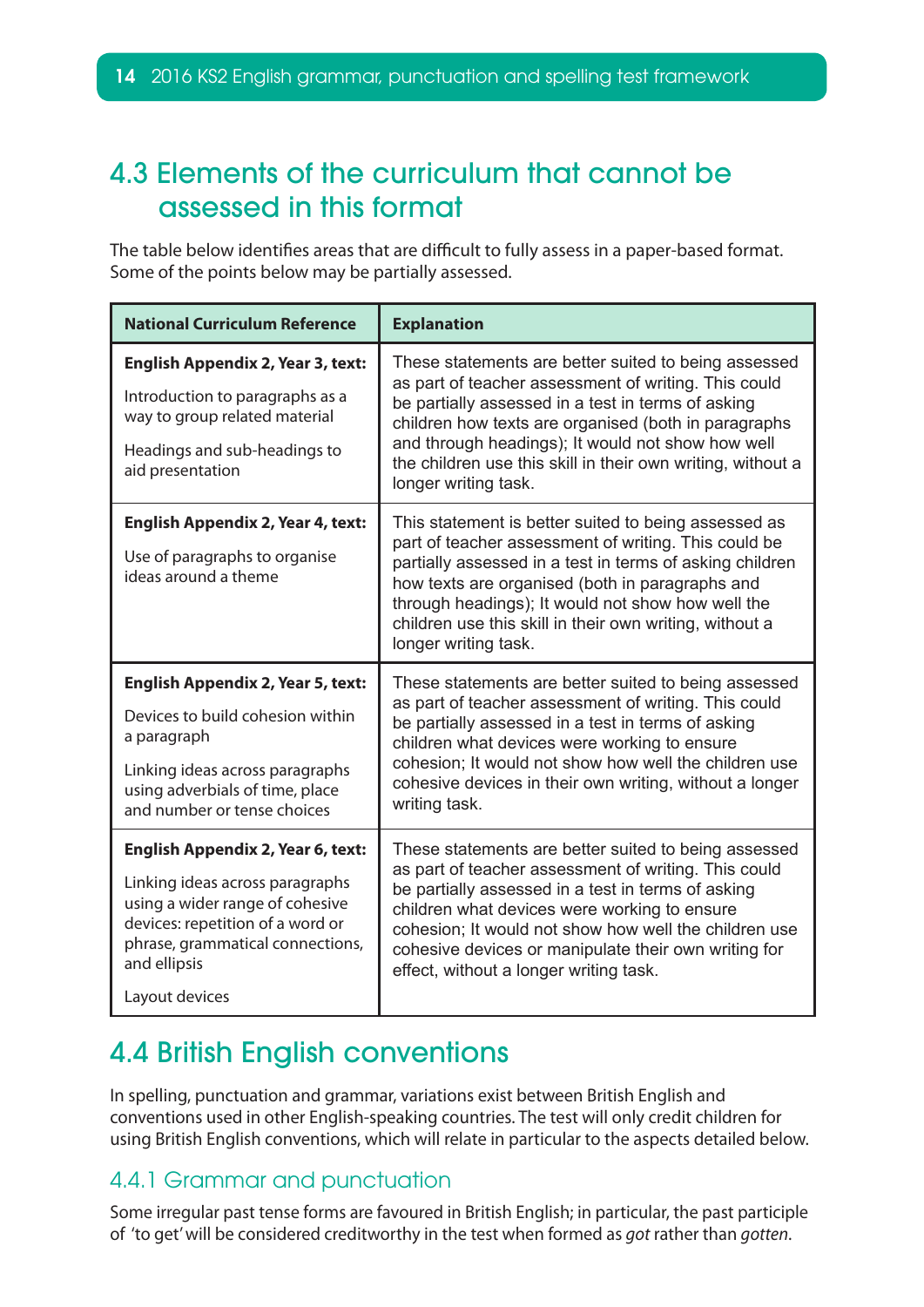<span id="page-14-0"></span>In keeping with the British English convention, both single inverted commas and double quotation marks are considered creditworthy for punctuating speech, provided they are used consistently within any single response.

For the purposes of the English grammar, punctuation and spelling test, a colon should always be followed by a lower case letter, unless the word is a proper noun or the pronoun *I*.

#### 4.4.2 Spelling

Where there is a difference between British English spellings and those found in other varieties of English, it is the British English spelling that will be creditworthy. This applies to words such as colour, catalogue or theatre, for which no alternative spellings are given in a standard dictionary of British English, unless these are clearly marked as being an American variant.

There are other words for which alternative spellings are acceptable within British English (eg: *organise* / *organize*). These are shown as equal alternatives in a standard dictionary of British English, and are not marked as a variant from any other country. Either spelling of such words is considered creditworthy in the test.

#### 4.4.3 Vocabulary

In order to be creditworthy, vocabulary used in children's responses must be in a standard dictionary of British English. Where there is any difference in meaning between the dictionary definition and that used in other varieties of English or in slang, the dictionary definition will be favoured.

## 4.5 Further definitions and guidance

#### 4.5.1 Sentences with different forms: questions

For the purposes of the English grammar, punctuation and spelling test, a question is required to include one of the following syntactical forms:

- • An initial interrogative pronoun (eg: *Which is your favourite?*)
- • Subject-verb inversion (eg: *Is this your favourite?*), or the use of *do*/*does* if there is no modal or auxiliary verb (eg: *Do you like this one?*)
- • A correctly punctuated question tag (eg: *This is your favourite, isn't it?*)

A sentence which has the syntax of a statement, but to which a question mark has been added, is not considered to be a creditworthy question form (eg: *This is your favourite?*), although it is recognised that these may be used in spoken language.

#### 4.5.2 Spelling of responses within Paper 1

Correct spelling is not required for the award of the mark for the majority of questions in Paper 1. Any phonetically plausible response that meets the criteria set out in the mark scheme will be considered creditworthy. However, there are some areas of the domain for which correct spelling is required in Paper 1:

**Contractions** - The full contraction must be correctly spelt and the apostrophe correctly placed for the award of the mark.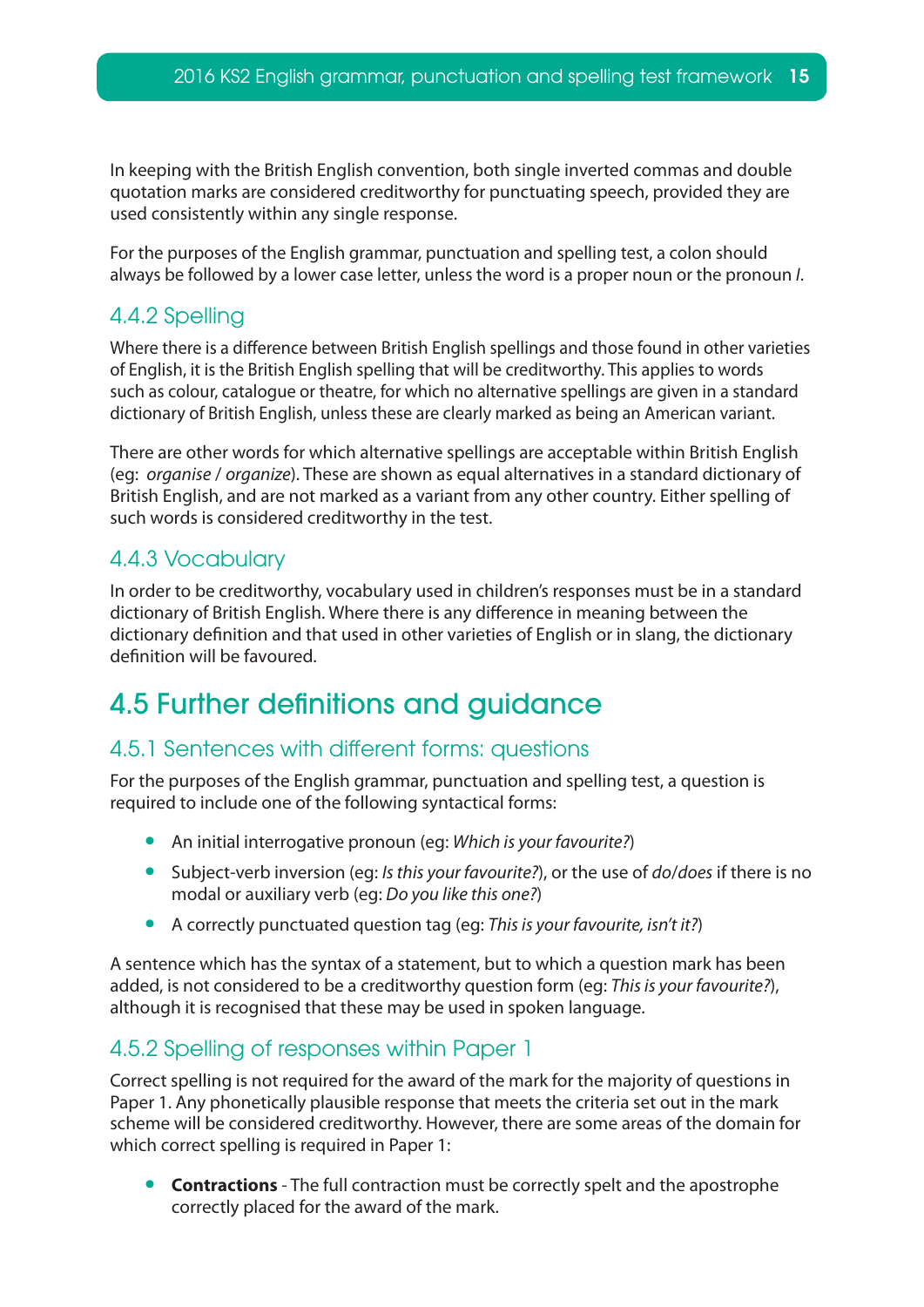- **Prefixes and suffixes** The whole word (ie: the root and the prefix and / or suffix) must be spelt correctly for the award of the mark.
- **Plurals** The full word must be correctly spelt in responses to questions assessing plurals for the award of the mark. The use of an apostrophe in the formation of a plural will prohibit the award of the mark, unless this is a legitimate use to indicate a possessive plural.

#### 4.5.3 Punctuation of direct speech

As is consistent with the statutory appendix to the national curriculum, the punctuation of direct speech will only be deemed creditworthy if:

- closing punctuation is placed inside the final inverted commas
- a comma is used after a fronted reporting clause (if applicable).

#### 4.5.4 The use of the serial comma

The mark will not be awarded if a serial comma is used in a list of simple items, eg:

*We bought apples, cheese, and milk.*

The serial comma is acceptable if it used for the avoidance of ambiguity, eg:

*My favourite sandwiches are ham, beef and mustard, and tuna.*

#### 4.5.5 Accuracy in copied sentences in Paper 1

Where children are required to copy (or 'rewrite') a given sentence, the meaning and key words of the sentence must be preserved. Minor copying errors, such as a change of article, are tolerated. Misspellings are not penalised unless in plurals, contractions, or words requiring a prefix and / or suffix, where this is the assessment focus of the question.

#### 4.5.6 Capital letters

Where they are required, capital letters must be clear and unambiguous for the award of the mark. Where letters do not have unique capital letter forms, this means that the height of the capital letter will be similar to, or greater than, that of letters with ascenders, and will be clearly greater than the height of letters that do not have ascenders. For example, in the word 'What', the height of the capital letter 'W' should be a similar height to, or taller than, the 'h'.

Where children need to write, rewrite or complete a sentence, capital letters within a sentence will be marked as incorrect, unless used to start a proper noun or the pronoun 'I'. This includes where an entire word is capitalised, for example, for emphasis. Incorrect use of capital letters negates an otherwise correct response and will be marked as incorrect.

Where children are asked to write a short response that is not part of a sentence (for example, if they are asked to write a word or phrase in a box or table), the use of capital letters will not be taken into account when deciding whether the mark should be awarded. The only exception to this is if the word is a proper noun; in this case, a capital letter will be required for the award of the mark.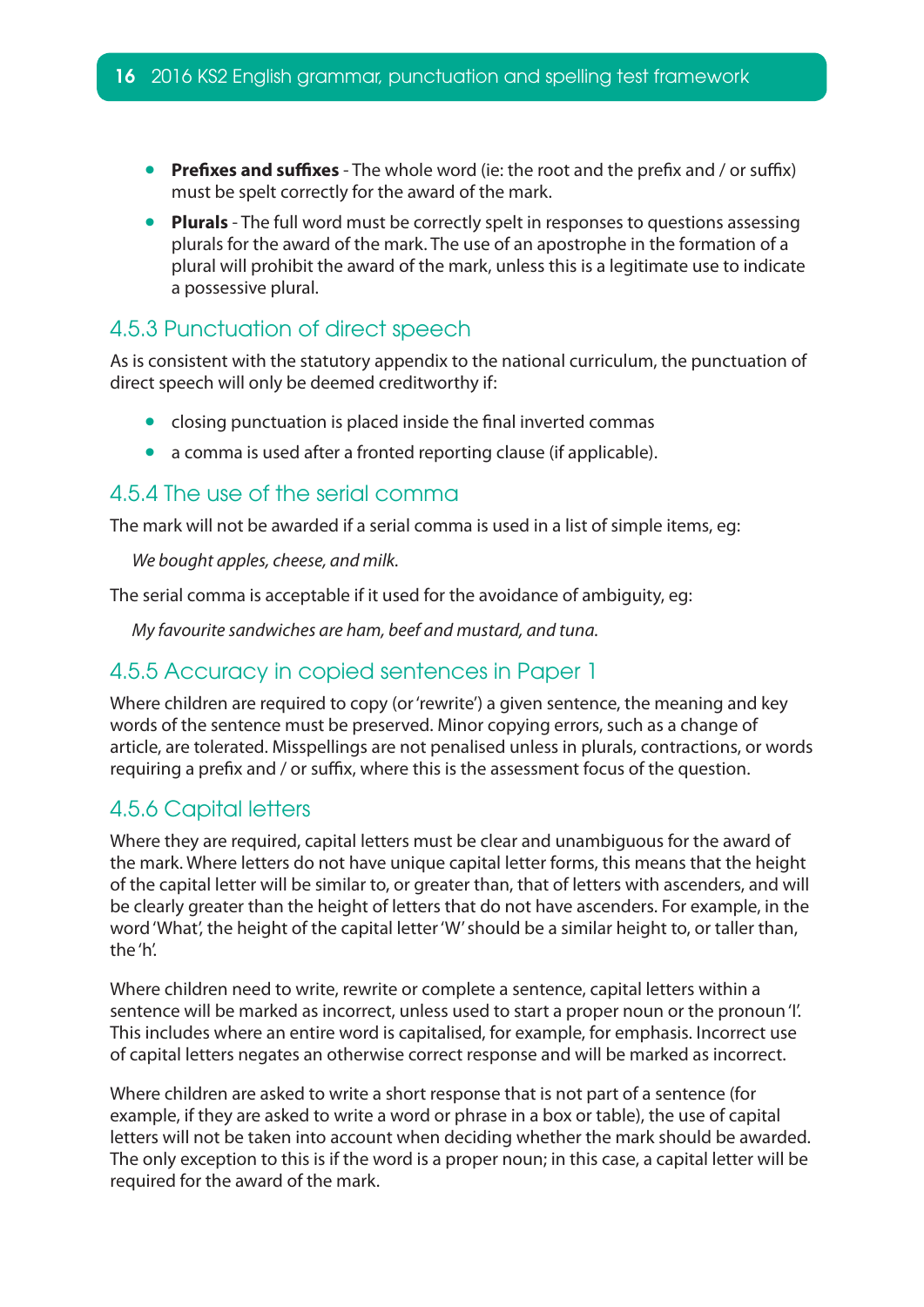#### 4.5.7 Marking of children's responses

Punctuation must be clear and unambiguous for the award of the mark. This means that the punctuation mark should be visible to the marker, its formation should be recognisable as the intended punctuation mark and its position in relation to text or other punctuation must be correct and clear.

If a child has written a correct response in a place other than in the intended answer space and is clear as to which question is being answered, and this is not contradicted by an alternative answer, the response will be considered creditworthy. Where a child has written a response in the intended answer space and an alternative response elsewhere (such as in the margin), the response provided in the answer space will be marked. Where a child has written several responses in, or near, the answer space, and it is not clear which is to be marked, the responses will be marked as incorrect. To avoid ambiguity, children should be advised to cross out all attempts that are not intended to be marked.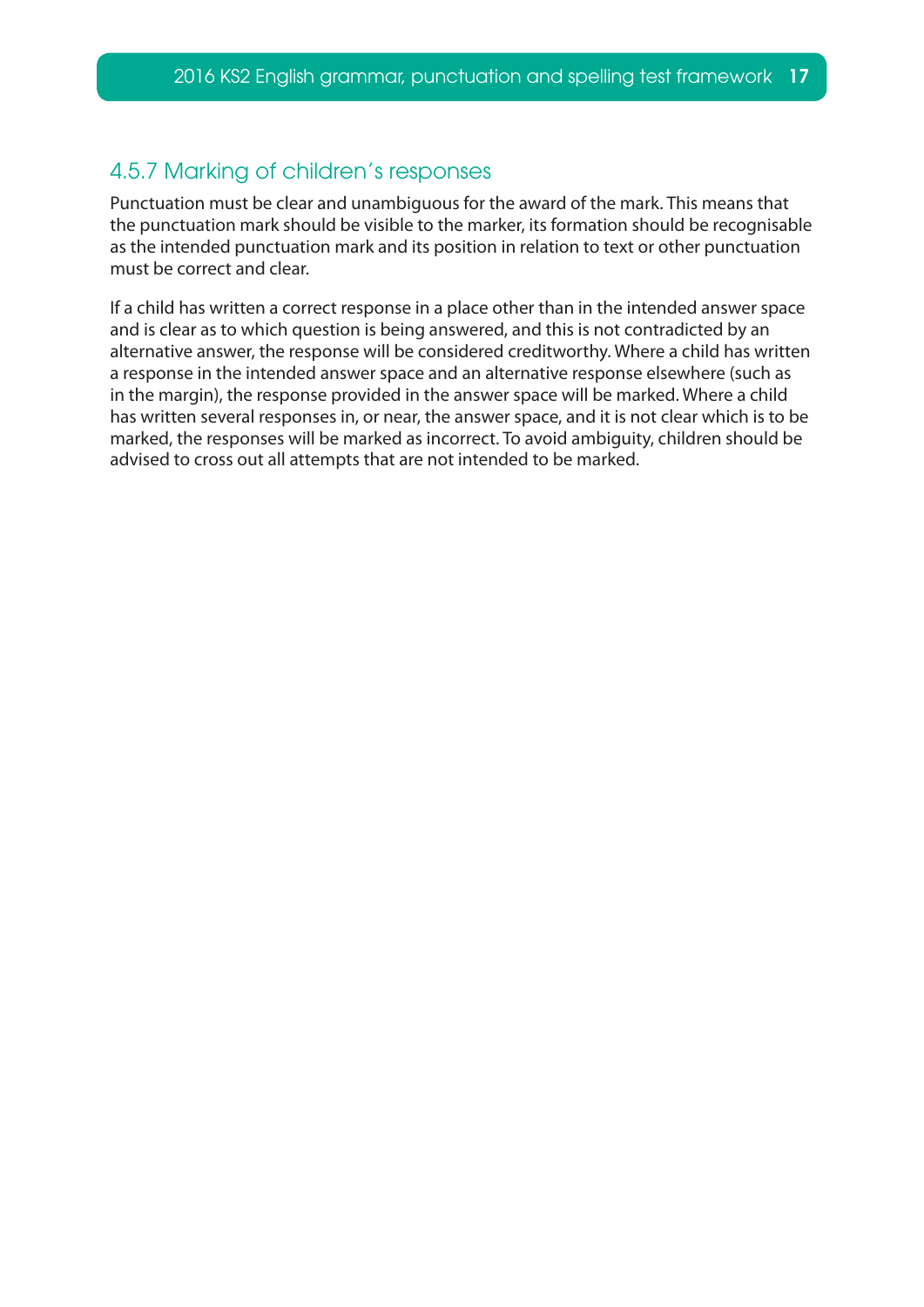# <span id="page-17-0"></span>5. Cognitive domain

The cognitive domain seeks to make the thinking skills and intellectual processes required for the key stage 2 English grammar, punctuation and spelling test explicit. Each question will be rated against the four strands of the cognitive domain listed in Table 4 below.

The cognitive domain will be used during test development to ensure comparability of demand as well as difficulty for tests of successive years.

The cognitive domain for the English grammar, punctuation and spelling test is derived from sources including the work of Bloom *et al* (1956)<sup>2</sup> and Hughes *et al* (1998)<sup>3</sup> because these could be adapted to align closely with the types of questions used in the test. Furthermore, the former is widely used and understood in the classroom, and so is familiar to teachers, and the work of Hughes *et al* is widely used in considering the cognitive demand of examination questions.

Questions within the test are rated across four classifications to inform a judgement of their cognitive demand according to Table 4.

| <b>Classification</b>             | <b>Description</b>                                                                                                                                         | <b>Ratings scale</b> |
|-----------------------------------|------------------------------------------------------------------------------------------------------------------------------------------------------------|----------------------|
| <b>Cognitive level</b>            | A three-point scale indicating the degree of<br>cognitive complexity associated with the operation<br>required by the question.                            | $1 (low) - 3 (high)$ |
| <b>Response</b><br>complexity     | A four-point scale, sub-categorising the selected<br>and constructed question formats used for the test<br>according to their respective levels of demand. | $1 (low) - 4 (high)$ |
| <b>Abstraction</b><br>rating      | An indication of the familiarity of the question's<br>vocabulary and context for the test population.                                                      | $1 (low) - 3 (high)$ |
| <b>Strategy</b><br>support rating | An indication of the support offered within the<br>question and the extent to which children need to<br>organise and strategise their own responses.       | $1 (low) - 3 (high)$ |

#### **Table 4: Cognitive classifications**

A detailed explanation of each of the four dimensions follows in Sections 5.1-5.4.

<sup>2</sup> Bloom B.S., Engelhart M.D., Furst E.J., Hill W.H., and Krathwohl D.R. (1956) 'Taxonomy of educational objectives: the classification of educational goals; Handbook I: Cognitive Domain' New York, Longmans, Green, 1956

<sup>3</sup> Hughes S., Pollitt A. and Ahmed A. (1998) 'The development of a tool for gauging the demands of GCSE and A-level exam questions' presented and published at BERA meeting August 27–30.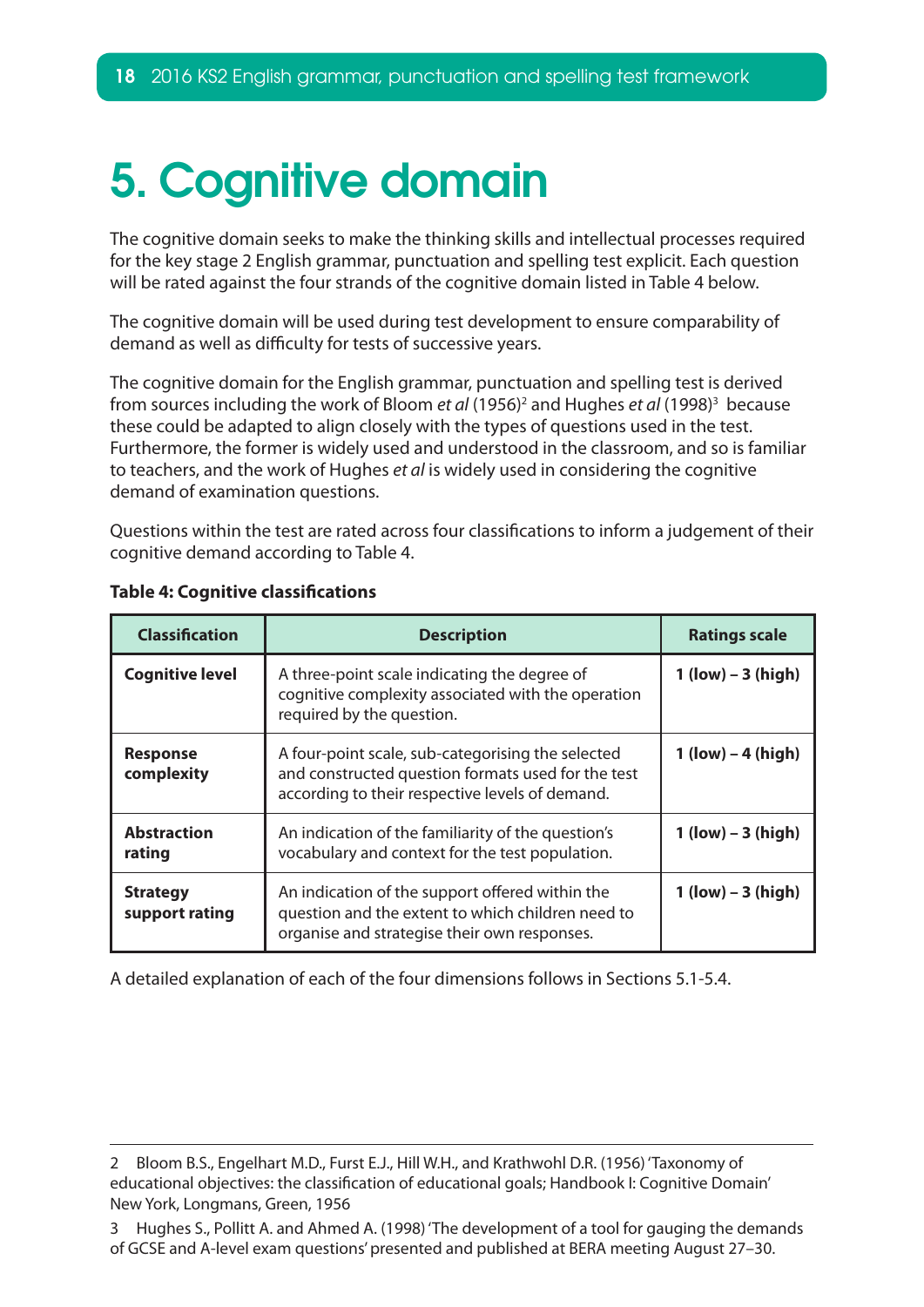<span id="page-18-0"></span>The square brackets [ ] in the following tables are used to identify examples of content in questions. These could be substituted for a range of features.

## 5.1 Cognitive level

The cognitive level is classified within a three-point taxonomy, derived from Bloom *et al's*  cognitive domain.

| <b>Question</b><br>dimension        | <b>Knowledge and</b><br>comprehension<br>(low)                                                                                                              | <b>Application and</b><br>analysis                                                                                                                                             | <b>Synthesis and</b><br>evaluation<br>(high)                                                                                                                                  |
|-------------------------------------|-------------------------------------------------------------------------------------------------------------------------------------------------------------|--------------------------------------------------------------------------------------------------------------------------------------------------------------------------------|-------------------------------------------------------------------------------------------------------------------------------------------------------------------------------|
| <b>Explanation</b>                  | Remembers learnt<br>information and<br>demonstrates an<br>understanding of the<br>facts.<br>Identifies linguistic<br>features and<br>understands their use. | Applies knowledge to<br>given linguistic contexts.<br>Can categorise and<br>analyse examples of<br>language.                                                                   | Compiles<br>component ideas<br>or proposes<br>alternative<br>solutions.<br><b>Makes</b><br>comparisons<br>and judgements<br>about the uses<br>of language and<br>punctuation. |
| <b>Example</b><br>question<br>stems | What is the name of<br>the punctuation mark<br>helow?<br>Circle two [verbs] in this<br>sentence.                                                            | Complete the sentence<br>below with an [adverb]<br>that makes sense.<br>Categorise these [types]<br>of pronoun].<br>Rewrite the sentence<br>below [using Standard<br>English]. | What would<br>be the effect of<br>replacing this<br>[full stop] with a<br>[semi-colon]?                                                                                       |

#### **Table 5: Cognitive level**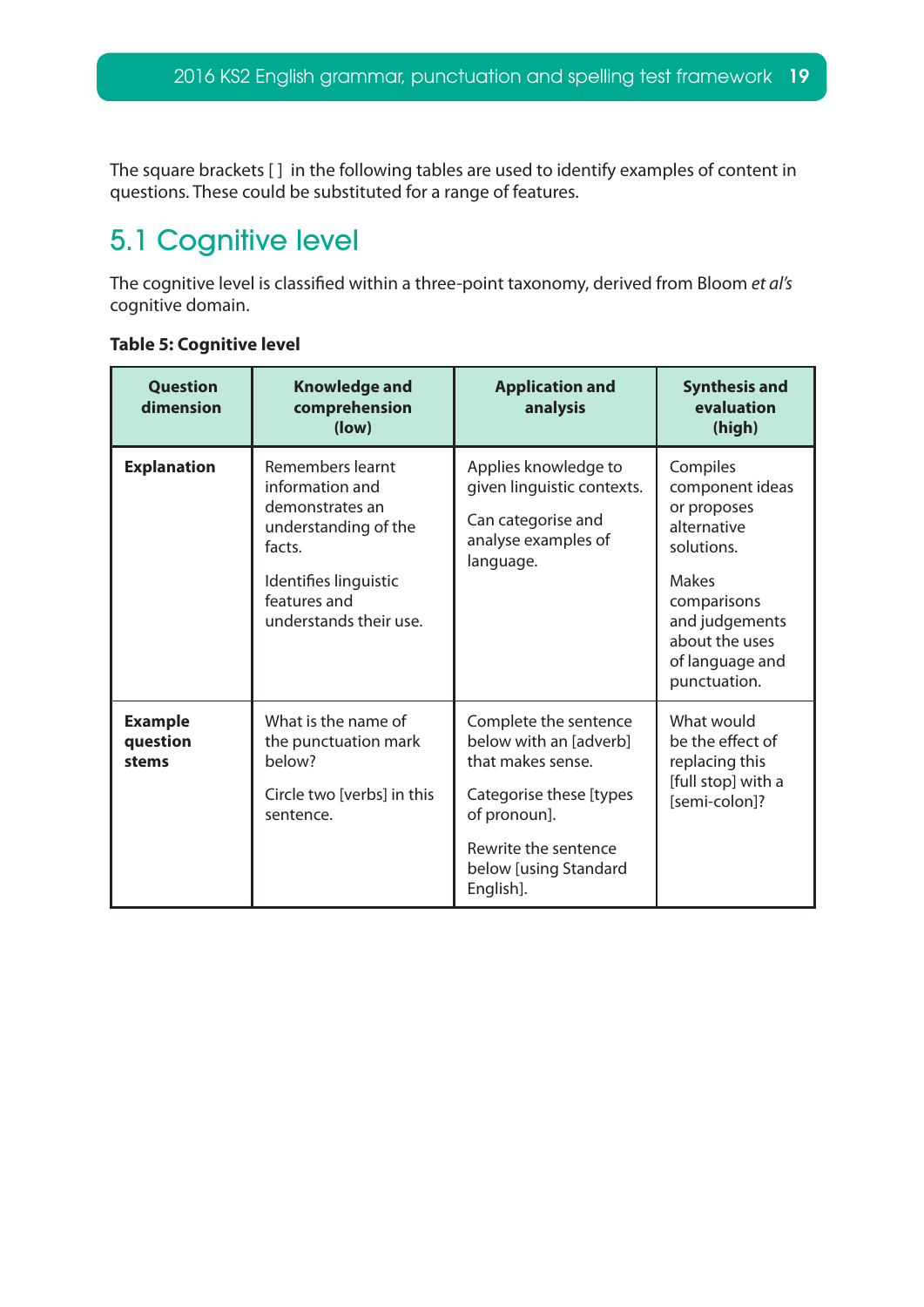## <span id="page-19-0"></span>5.2 Response strategy

The response complexity is considered within a scale that ranges from closed to extended response formats, sub-categorised into a number of types.

**Table 6: Response strategy**

| <b>Response</b><br>format    | <b>Selected</b><br>response                                                                                                     | <b>Constructed</b><br>response: data<br>transformation                                                                         | <b>Constructed</b><br>response:<br>prompted                                                            | <b>Constructed</b><br>response:<br>independent                                                                                                   |
|------------------------------|---------------------------------------------------------------------------------------------------------------------------------|--------------------------------------------------------------------------------------------------------------------------------|--------------------------------------------------------------------------------------------------------|--------------------------------------------------------------------------------------------------------------------------------------------------|
| <b>Explanation</b>           | Selecting the<br>correct response<br>or identifying<br>a feature from<br>a given field of<br>data.                              | Transforming<br>a given word,<br>phrase or<br>sentence.                                                                        | Inserting a<br>word or phrase<br>within a given<br>target sentence,<br>following a<br>specific prompt. | Open response,<br>without a<br>prompt or<br>frame within<br>which to write.                                                                      |
| <b>Example</b><br>item stems | Put a tick to<br>show [which<br>sentence<br>is correctly<br>punctuated].<br>Circle all the<br>[nouns] in the<br>sentence below. | Write the<br>sentence below,<br>changing it to<br>[past] tense.<br>Replace the<br>underlined<br>words with a<br>[contraction]. | Add an<br>[adjective] to<br>complete the<br>sentence.                                                  | Rewrite a<br>statement<br>[to answer<br>the question<br>below].<br>Explain why<br>a [pair of<br>brackets] is<br>needed in the<br>sentence below. |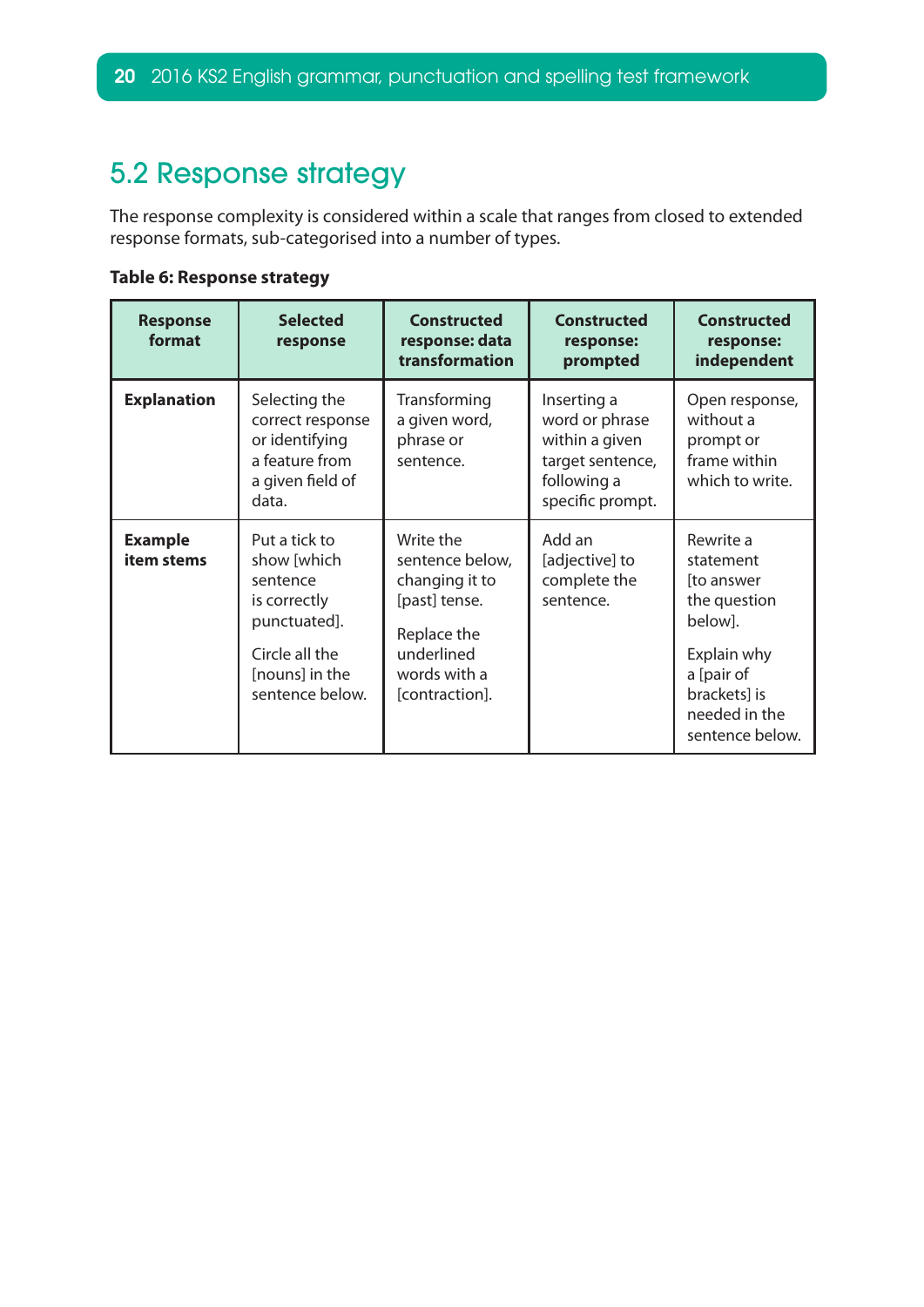## <span id="page-20-0"></span>5.3 Abstraction rating

The abstraction rating is an indicator of the familiarity of the question for the test population. It takes into account the concreteness or abstractness of the concepts involved and the likely familiarity of the vocabulary and context for the test population.

**Table 7: Abstraction rating**

| <b>Abstraction</b><br>rating                    |                                                                                                                                                            | 2                                                                                                                                                                                                                                    | З                                                                                                                                                            |
|-------------------------------------------------|------------------------------------------------------------------------------------------------------------------------------------------------------------|--------------------------------------------------------------------------------------------------------------------------------------------------------------------------------------------------------------------------------------|--------------------------------------------------------------------------------------------------------------------------------------------------------------|
| <b>Description</b>                              | The vocabulary and<br>context can reasonably<br>be assumed to be highly<br>familiar to the majority<br>of children taking<br>the test.                     | The vocabulary and<br>context may fall outside<br>the child's immediate<br>personal experience, but<br>are nonetheless familiar<br>through coverage in<br>the primary national<br>curriculum, children's<br>literature or the media. | The vocabulary<br>and context<br>will be the least<br>familiar and<br>are likely to be<br>outside the direct<br>experience of<br>those sitting the<br>tests. |
| <b>Examples of</b><br>contexts or<br>vocabulary | School-based situations<br>Domestic and family<br>scenarios<br>Food, animals, items of<br>clothing<br>Colours<br>Public transport<br>Hobbies, eg: swimming | Topics covered in<br>other primary national<br>curriculum subjects,<br>eg: science and nature,<br>significant periods of<br>history.<br>Visits, eg: school<br>trips, parks, libraries,<br>transport, beaches.                        | Low frequency<br>spellings /<br>vocabulary<br>Appropriate adult<br>scenarios, eg:<br>workplaces that<br>children rarely<br>encounter                         |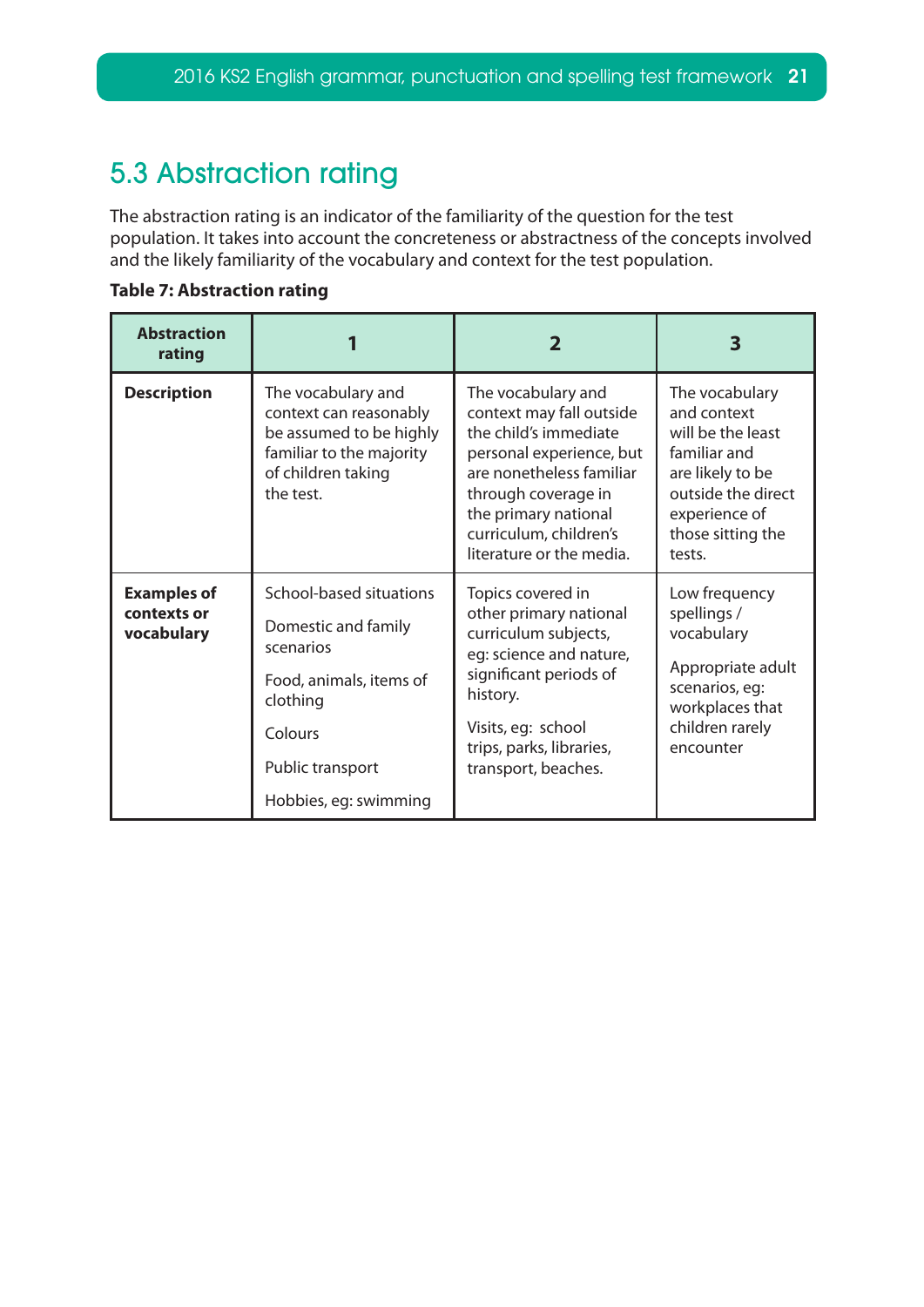## <span id="page-21-0"></span>5.4 Strategy support rating

The strategy support rating indicates the extent to which the child must arrive independently at an understanding of the question requirements, response method and answer format.

#### **Table 8: Strategy support rating**

| <b>Strategy</b><br>support rating |                                                                                                                                                                                                                                                                   |                                                                                                                                                                                                                                                                                                                        | З                                                                                                                                                                                                                |
|-----------------------------------|-------------------------------------------------------------------------------------------------------------------------------------------------------------------------------------------------------------------------------------------------------------------|------------------------------------------------------------------------------------------------------------------------------------------------------------------------------------------------------------------------------------------------------------------------------------------------------------------------|------------------------------------------------------------------------------------------------------------------------------------------------------------------------------------------------------------------|
| <b>Description</b>                | Indicates questions that<br>provide the child with<br>a high level of support.<br>This may be an exemplar<br>response that fully<br>models the process and<br>answer format required<br>and that can effectively<br>be transposed to the<br>child's own response. | Indicates questions<br>including a partial level<br>of support. This may be<br>an explanation of some<br>technical terminology<br>included in the question,<br>or an example to follow<br>which partially shows<br>the method or expected<br>result, but is not fully<br>transferrable to the<br>child's own response. | Indicates<br>questions that do<br>not include any<br>support, and in<br>which the child is<br>therefore required<br>to interpret the<br>vocabulary,<br>method and<br>expected<br>answer format<br>independently. |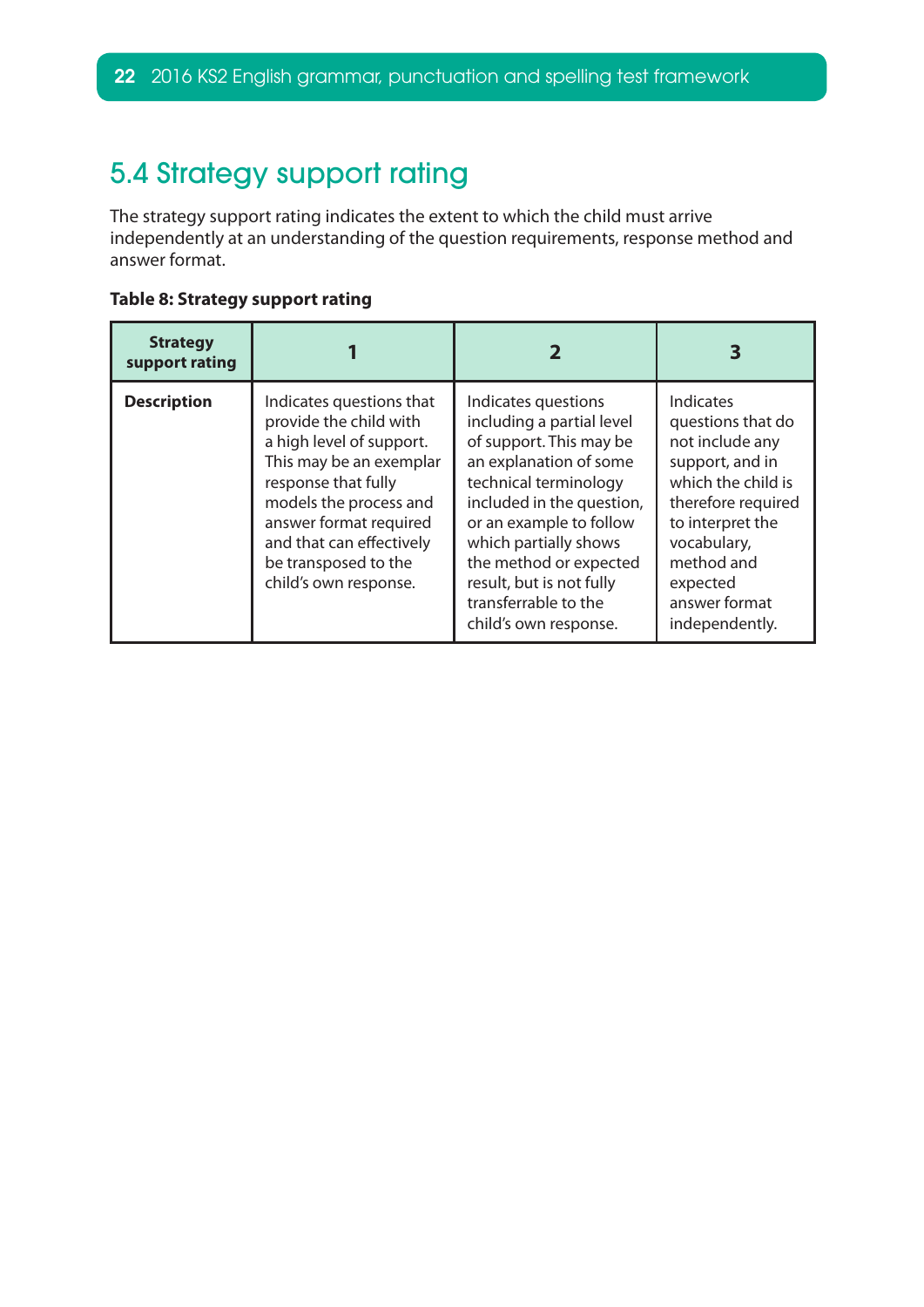# <span id="page-22-0"></span>6. Test specification

This section provides details of each test paper.

## 6.1 Summary of test

The table below summarises key information about each paper in the test.

| <b>Component</b>                                  | <b>Description</b>        | <b>Number</b><br>of papers | <b>Number</b><br>of marks | <b>Timing of</b><br>component      |
|---------------------------------------------------|---------------------------|----------------------------|---------------------------|------------------------------------|
| Paper 1: grammar<br>and punctuation:<br>questions | Short answer<br>questions |                            | 50                        | 45 minutes                         |
| Paper 2:<br>spelling task                         | Spelling (20 words)       |                            | 20                        | 15 minutes<br>(not strictly timed) |
|                                                   | <b>Total</b>              | $\mathbf{2}$               | 70                        | 60 minutes                         |

#### **Table 9: Format of the test**

## 6.2 Breadth and emphasis

The content and cognitive domains for the English grammar, punctuation and spelling tests are specified in sections 4 and 5. The test will sample from the content domain in any given year. Although each element may not be included within each test, the full range of content detailed in this document will be assessed over time. Consolidation of the key stage 1 material is assumed within the key stage 2 programme of study and therefore material from key stage 1 may appear within the key stage 2 test.

The following sections show the proportion of marks attributed to each of the areas of the content and cognitive domains in a test.

#### 6.2.1 Profile of content domain

The table below shows the proportion of marks allocated to each element of the content domain. This allocation will allow coverage of the relevant areas of the national curriculum (2014) over time. The content domain is subdivided into four elements: grammar, punctuation, language strategies and spelling.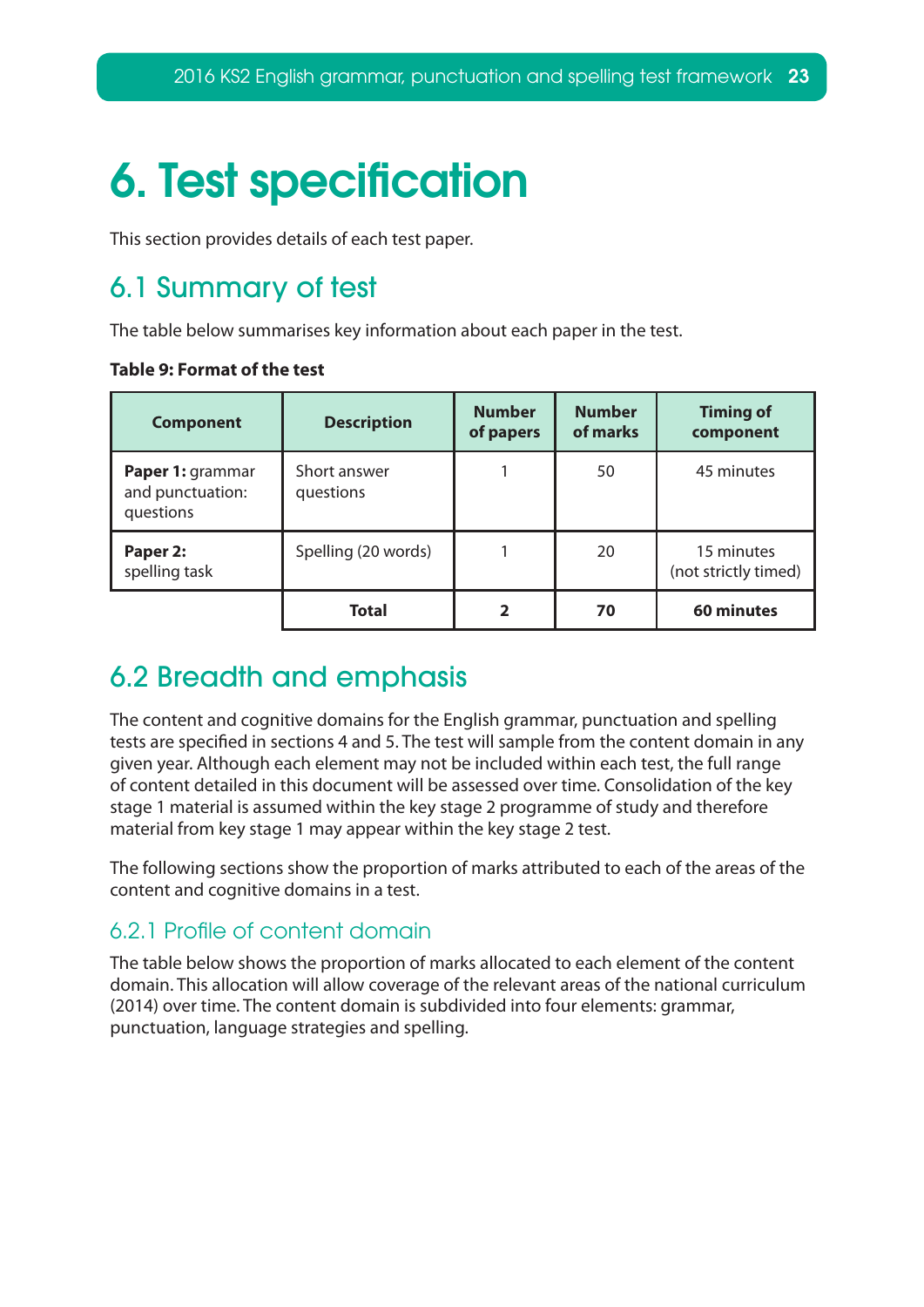| <b>Paper</b>                       | <b>Content domain</b><br>reference | <b>Number</b><br>of marks | <b>Percentage</b><br>of total mark |
|------------------------------------|------------------------------------|---------------------------|------------------------------------|
| Paper 1: short answer<br>questions | Grammar                            | $25 - 35$                 | 36-50%                             |
|                                    | Punctuation                        | $10 - 20$                 | 14-28%                             |
|                                    | Language strategies                | $3 - 7$                   | $4 - 10%$                          |
| Paper 2: spelling task             | Spelling                           | 20                        | 29%                                |
|                                    | <b>Total</b>                       | 70                        |                                    |

#### **Table 10: Profile of marks by content area**

#### 6.2.2 Profile of cognitive domain

The cognitive domain for the test is specified in section 5. Questions in Paper 1 of the test are rated in terms of demand against each of the four strands of the cognitive domain. The content domain may be tested through questions across any combination of the four cognitive dimensions.

In Paper 1, any element of the content domain may be tested through any of the levels of cognitive demand. However, the majority of questions will be drawn from the 'knowledge and comprehension' or 'application and analysis' levels.

Any element of the content domain may be assessed through any of the sub-types of response strategy given in section 5.2. The majority of questions in any test will be selected response.

#### **Table 11: Profile of marks by response strategy**

| <b>Question type</b>        | Range<br>of marks | <b>Percentage of</b><br><b>Paper 1 marks</b> |
|-----------------------------|-------------------|----------------------------------------------|
| <b>Selected response</b>    | $33 - 42$         | $60 - 80%$                                   |
| <b>Constructed response</b> | $8 - 17$          | $20 - 40%$                                   |

Questions from across the content range may provide children with strategy support at levels 1, 2, or 3, as defined in the table in section 5.4.

The contexts used for short answer questions will draw from abstraction levels 1 and 2 only.

In Paper 2, the majority of sentence contexts will also be drawn from abstraction levels 1 and 2. However, where low-frequency vocabulary is selected in order to test a particular spelling pattern, it may be necessary to introduce a surrounding context sentence that is less familiar to the test population; these infrequent examples will have an abstraction rating of '3'.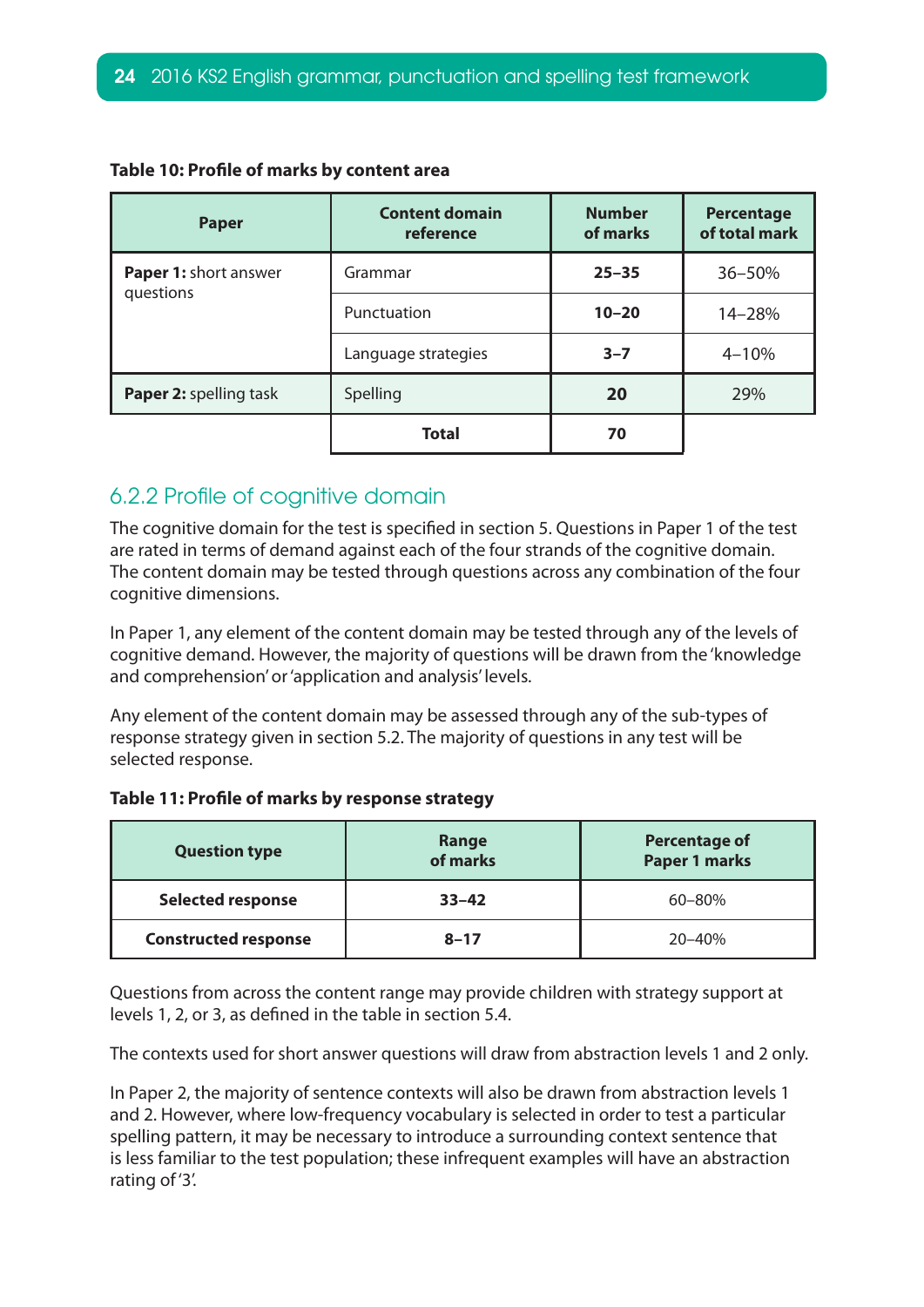#### <span id="page-24-0"></span>6.2.3 Question selection and organisation

Questions in Paper 1 are, as far as possible, placed in order of difficulty. The difficulty of individual questions is determined quantitatively from trialling data.

The words for the spelling task are selected from a large bank of pre-tested content. The words are selected to take account of children's developing ability to spell a wide range of words accurately and to apply the strategies specified in the content domain. The words are presented in order of spelling difficulty.

Pretesting is used to determine how each spelling word functions statistically. Words included in the task are selected to ensure an appropriate range of difficulty so that children at the end of key stage 2 are able to demonstrate performance and standards are maintained.

## 6.3 Format of questions and responses

The short answer questions in Paper 1 of the test are categorised into two broad formats:

- **Selected response** requiring selection of the correct answer
- **Constructed response** requiring the child to write a short answer of their own within a specified format.

The proportion of each format that will appear in any single test is given in section 6.2.2. These formats are further categorised into the following sub-types:

| <b>Question type</b>        | <b>Rubric sub-type</b>         |
|-----------------------------|--------------------------------|
| <b>Selected response</b>    | 'Identify'                     |
|                             | 'Match'                        |
| <b>Constructed response</b> | 'Complete / correct / rewrite' |
|                             | 'Write'                        |
|                             | 'Explain'                      |

#### **Table 12: Question sub-types**

In Paper 1, most responses will require only a tick, circle, line or very short written response. Some test questions do require a full sentence to be written. As the questions become harder throughout the test, these questions are more likely to appear toward the end of the paper. This allows children every opportunity to gain more straightforward marks easily.

The stems in the table below are indicative of the rubric used in live test questions for each sub-type, although actual questions may differ from, and are not limited to, the examples given. The question types below can be asked using selected or constructed response types.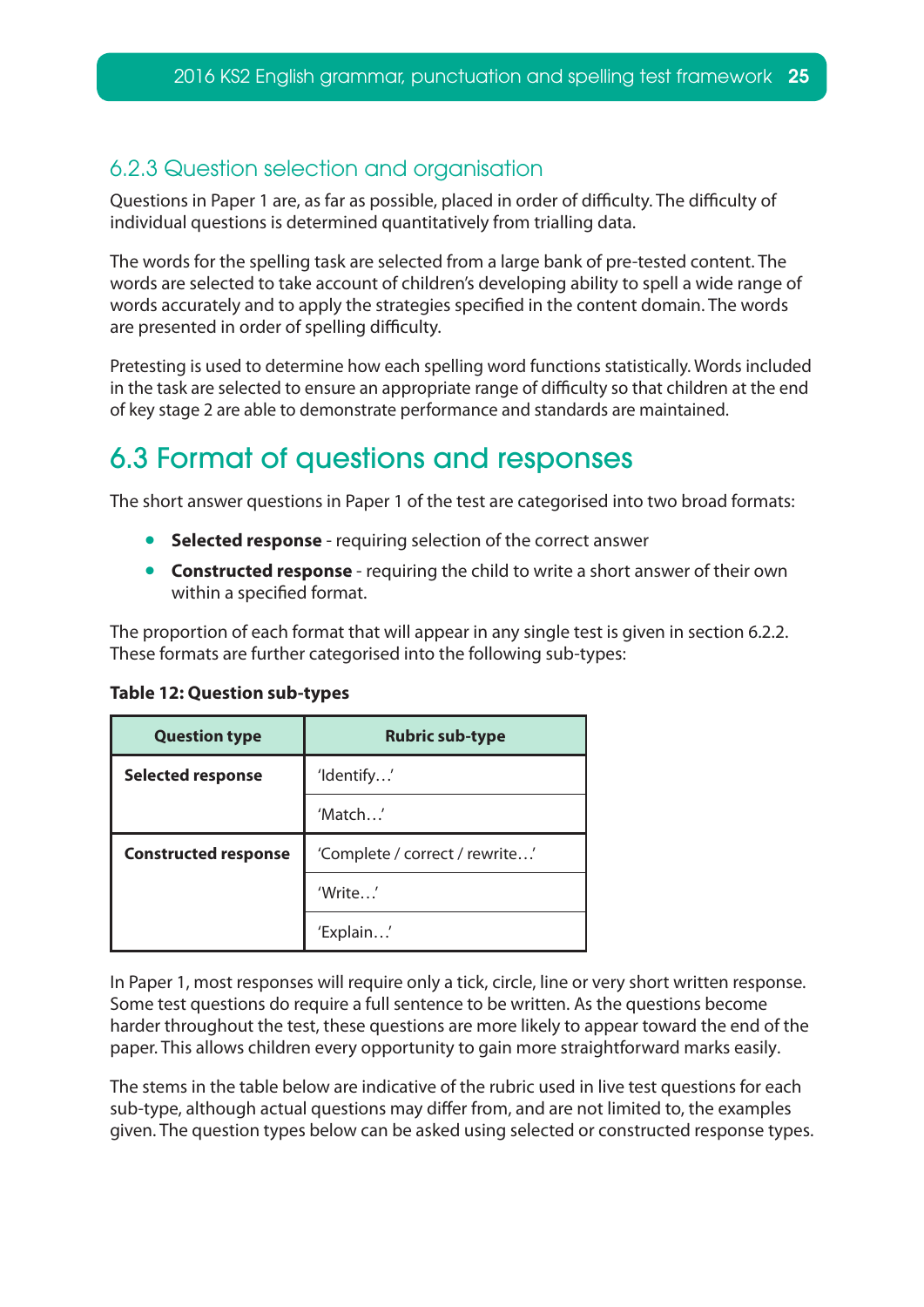| <b>Question stem type</b>                                                                                                                                                                                                                       | <b>Definition</b>                                                                                                                                                                                                                                                              | <b>Common examples</b>                                                                                                                                                                                           |
|-------------------------------------------------------------------------------------------------------------------------------------------------------------------------------------------------------------------------------------------------|--------------------------------------------------------------------------------------------------------------------------------------------------------------------------------------------------------------------------------------------------------------------------------|------------------------------------------------------------------------------------------------------------------------------------------------------------------------------------------------------------------|
| <b>Identify</b>                                                                                                                                                                                                                                 | These questions test children's<br>knowledge of particular<br>terminology, language or<br>punctuation features by requiring<br>them to identify the correct<br>response from a given selection. In<br>most cases, they will have to tick,<br>underline or circle the response. | Tick one word to complete<br>the sentence below.<br>Circle all the [nouns] in the<br>sentence below.<br>Which sentence [is<br>punctuated] correctly?                                                             |
| <b>Match</b>                                                                                                                                                                                                                                    | These questions require the pairing<br>of two different elements printed<br>on the page, so that the children<br>indicate their response by drawing a<br>line, and do not need to write.                                                                                       | Draw lines to match each<br>sentence with [its type].                                                                                                                                                            |
| Complete / correct /<br>rewrite                                                                                                                                                                                                                 | These questions usually require<br>children to insert or generate a<br>specified type of response within a<br>given structure, either to complete<br>the target sentence or to replace an<br>error within it.                                                                  | An error is underlined in the<br>sentence below. Write the<br>correction in the box.<br>Rewrite the sentence below,<br>changing it to [past tense].<br>Copy the sentence below. Add<br>[commas] where necessary. |
| <b>Write</b>                                                                                                                                                                                                                                    | These questions require children<br>to generate their own examples of<br>specified language, or to label given<br>language with a technical term.                                                                                                                              | Write a statement [to answer<br>the question below].                                                                                                                                                             |
| <b>Explain</b><br>These questions require children<br>to express their understanding of<br>particular terminology and language<br>features by requiring them to analyse<br>and explain, in their own words, how<br>or why that element is used. |                                                                                                                                                                                                                                                                                | The sentence below has [an<br>apostrophe] missing. Explain<br>why it needs [the apostrophe].<br>Why is the [colon] used in the<br>sentence below?                                                                |

<span id="page-25-0"></span>

|  |  | <b>Table 13: Question stems in Paper 1</b> |  |  |  |  |
|--|--|--------------------------------------------|--|--|--|--|
|--|--|--------------------------------------------|--|--|--|--|

Paper 2 consists of 20 target words, presented within 20 distinct, contextualised sentences. The test administrator will read the words and sentences to children from a script.

## 6.4 Marking and mark schemes

The tests will be externally marked on-screen by trained markers.

The mark scheme will give the general principles for marking the test to ensure consistency of marking, together with specific guidance for the marking of each question.

The mark scheme will provide the total number of marks available for each question and the criteria by which markers should award the marks. Where multiple correct answers are possible, examples of different types of correct answers will be given in the mark schemes.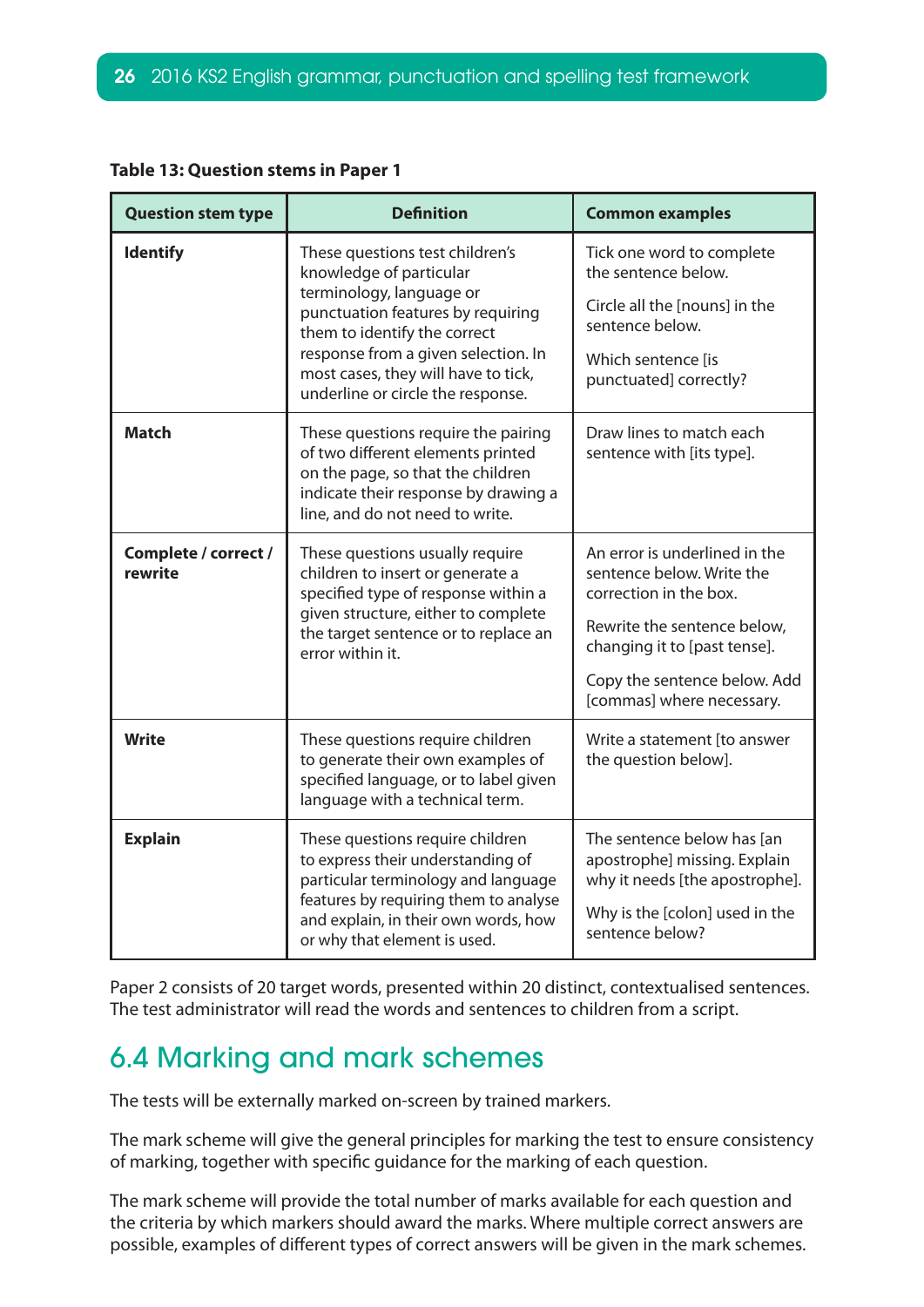<span id="page-26-0"></span>Where applicable, additional guidance will indicate minimally acceptable responses and unacceptable responses.

For all questions, the mark schemes will be developed during the test development process and will combine the expectations of experts with examples of children's responses that have been obtained during trialling.

For multi-mark questions, the mark scheme will provide details of how full or partial credit can be awarded.

The mark schemes will contain the following information:

- a content domain reference
- the mark allocation
- square bullets indicating the required responses or acceptable points
- round bullets exemplifying children's responses from the trials
- for 2 mark questions, the examples awarded higher marks will usually be placed before the examples awarded lower marks.

## 6.5 Reporting

The raw score on the test (the total achieved marks out of the total 70 marks) will be converted into a scaled score. Translating raw scores onto scaled scores ensures performance can be reported on a consistent scale for all children. Scaled scores retain the same meaning from one year to the next, so a particular scaled score reflects the same level of attainment in one year as in the previous year, having adjusted for any differences in difficulty of the test.

Additionally, each child will receive an overall result indicating whether or not he or she has achieved the required standard on the test. A standard-setting exercise will be conducted on the first live test in 2016 in order to determine the scaled score needed for a child to be considered to have met the standard. This process will be facilitated by the performance descriptor in section 6.7 which defines the performance level required to meet the standard. In subsequent years the standard will be maintained using appropriate statistical methods to translate raw scores on a new test into scaled scores with an additional judgemental exercise at the expected standard. The scaled score required to achieve the expected level on the test will always remain the same.

The exact scale for the scaled scores will be determined following further analysis of trialling data. This will include a full review of the reporting of confidence intervals for scaled scores.

## 6.6 Desired psychometric properties

While the focus of the outcome of the test will be whether a child has achieved the expected standard, the test must measure children's ability across the spectrum of attainment. As a result, the test must aim to minimise the standard error of measurement at every point on the reporting scale, particularly around the expected standard threshold.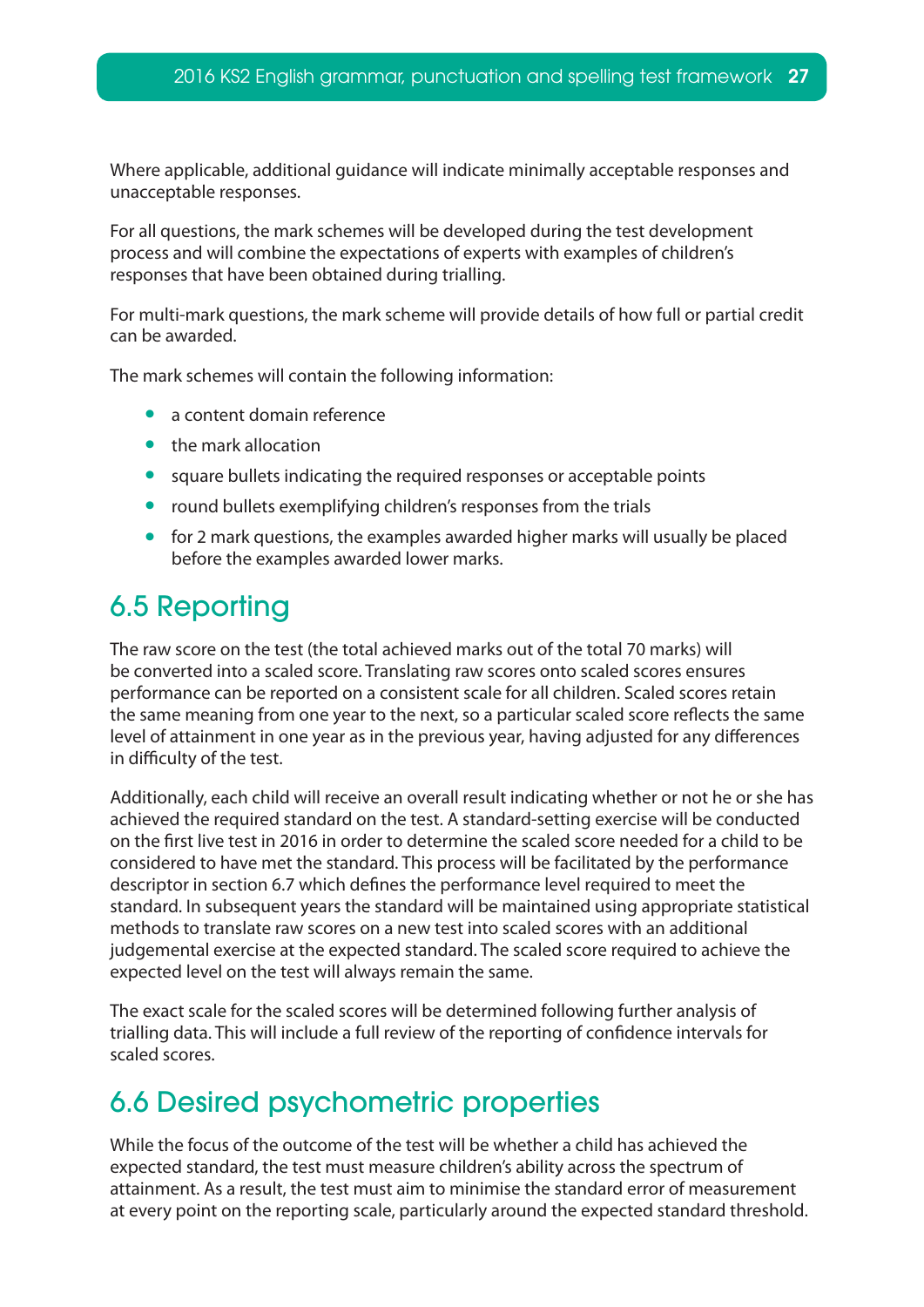<span id="page-27-0"></span>The provision of a scaled score will aid in the interpretation of children's performance over time as the scaled score which represents the expected standard will be the same year on year. However, at the extremes of the scaled score distribution, as is standard practice, the scores will be truncated such that above or below a certain point all children will be awarded the same scaled score in order to minimise the effect for pupils at the ends of the distribution where the test is not measuring optimally.

## 6.7 Performance descriptor

This performance descriptor describes the typical characteristics of children whose performance in the key stage 2 tests is at the threshold of the expected standard. Children who achieve the expected standard in the tests have demonstrated sufficient knowledge to be regarded as 'secondary ready' having studied the full key stage 2 programme of study in English. This performance descriptor will be used by teachers to set the standards on the new tests following their first administration in May 2016. It is not intended to be used to support teacher assessment since it only reflects the elements of the programme of study that can be assessed in a paper-based test (see section 4).

#### 6.7.1 Overview

Children working at the expected standard will be able to engage with all questions within the test. However, they will not always achieve full marks on each question, particularly if working at the threshold of the expected standard.

Questions will range from those requiring recall of facts to those requiring synthesis and evaluation. There will be a variety of question formats including selected response, short answer and constructed response where no strategy is provided within the question.

Question difficulty will be affected by the strands of the cognitive domain such as the abstractness of the task and the extent to which support is given in the question to help children organise their response. This should be borne in mind when considering the remainder of this performance descriptor, since children working at the threshold of the expected standard may not give correct responses to questions where there are low frequency spellings and vocabulary or they are required to develop their own strategy for answering the question. This will be true even when the performance descriptor determines that a skill should be within the child's capacity if working at the expected standard.

The following sections describe the typical characteristics of children in year 6 working at the threshold of the expected standard. It is recognised that different children will exhibit different strengths, so this is intended as a general guide rather than a prescriptive list.

#### 6.7.2 Grammar

Children working at the expected standard are able to:

- demonstrate familiarity with a range of word classes and their use, including nouns, verbs, adjectives, conjunctions, pronouns, adverbs, prepositions and determiners;
- apply this terminology to identify familiar words within each word class when presented in a context;
- recognise and write different types of sentences, including statements, questions, commands and exclamations;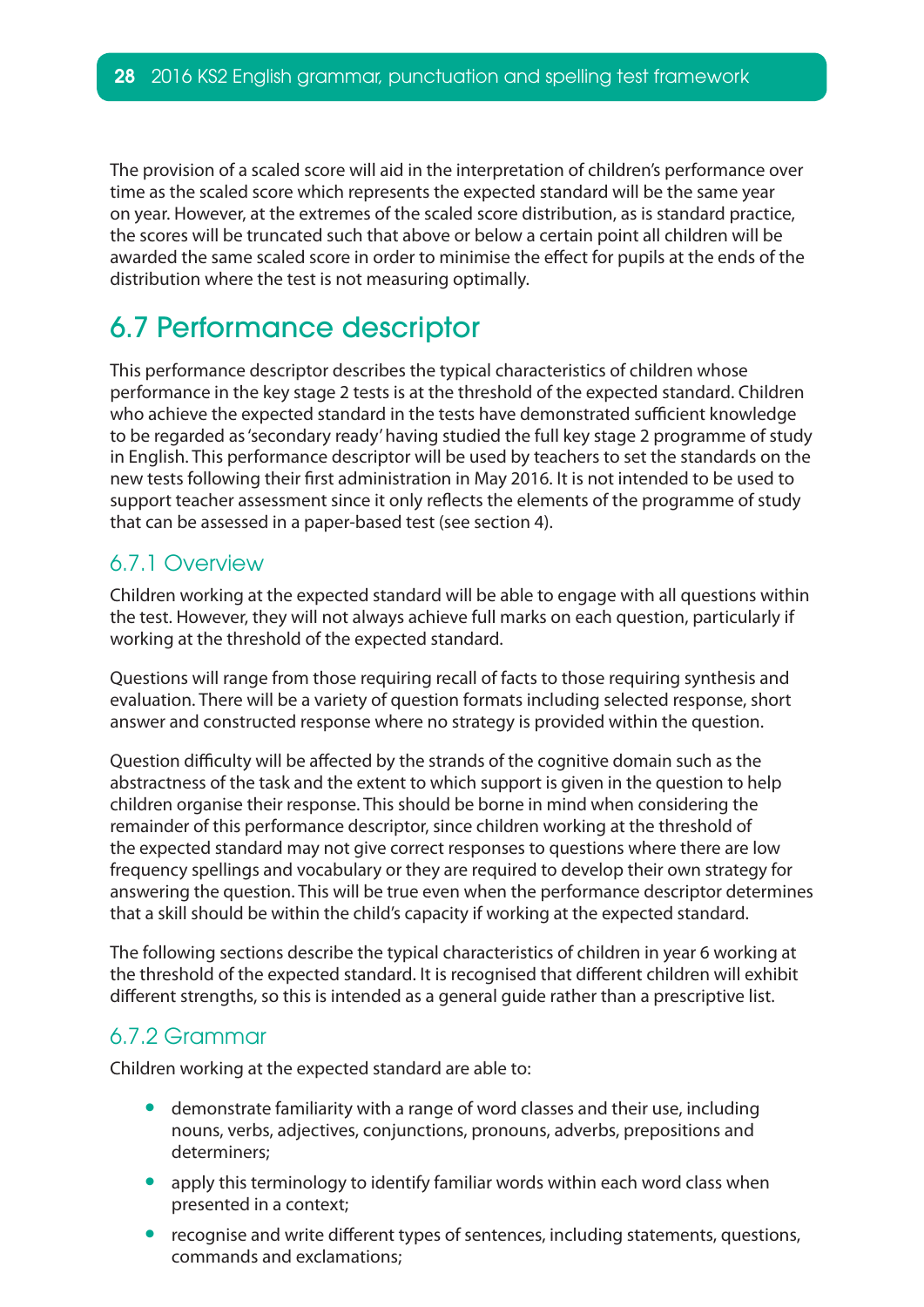- demonstrate familiarity with terms relating to a sentence, including subject and object;
- distinguish between co-ordinating and subordinating conjunctions and use them to link clauses appropriately;
- identify and use main clauses and subordinate clauses (including relative clauses) in a sentence identify and construct expanded noun phrases for description and concision;
- identify and construct fronted adverbial phrases to denote time and place (eg: *Later that day*, *I met Tina*.);
- select pronouns appropriately for clarity and cohesion (eq: **The children** will be *visiting the activity centre. They will try all the activities it has to offer*.);
- distinguish between formal and informal varieties of English (eg: active / passive, subjunctive) and Standard and non-Standard varieties of English (eg: use of *I* and *me*);
- use Standard English and formal or informal structures when appropriate;
- select and construct regular and irregular verb forms that express present and past time, including the progressive and perfect forms (eg: *We are hoping to win. I had swum across the lake*.);
- choose tenses accurately and mostly consistently;
- ensure that subject and verb agree when using singular and plural nouns in a sentence;
- identify the active and passive voice in terms of sentence structure; identify modal verbs to express future time and possibility (eg: *I might go to the park. They should be home soon*.);
- identify, form and expand contractions accurately;
- select appropriate synonyms and antonyms for a wide range of words;
- use prefixes and suffixes to change the meaning of words, for example, to change words into different word classes;
- recognise and use words from the same word families.

#### 6.7.3 Punctuation

Children working at the expected standard are able to:

- demarcate sentences accurately, using capital letters and full stops, question marks or exclamation marks as appropriate;
- • use commas to mark clauses or phrases, including fronted adverbials, (eg: *The cottage, which had a blue door, looked warm and cosy. Despite these facts, people choose to eat unhealthy food*.) but they may not be able to use them consistently;
- use inverted commas to denote speech and place these correctly in relation to internal punctuation;
- use apostrophes correctly for omission and singular possession, and mostly accurately for plural possession;
- identify where punctuation is used to indicate parenthesis;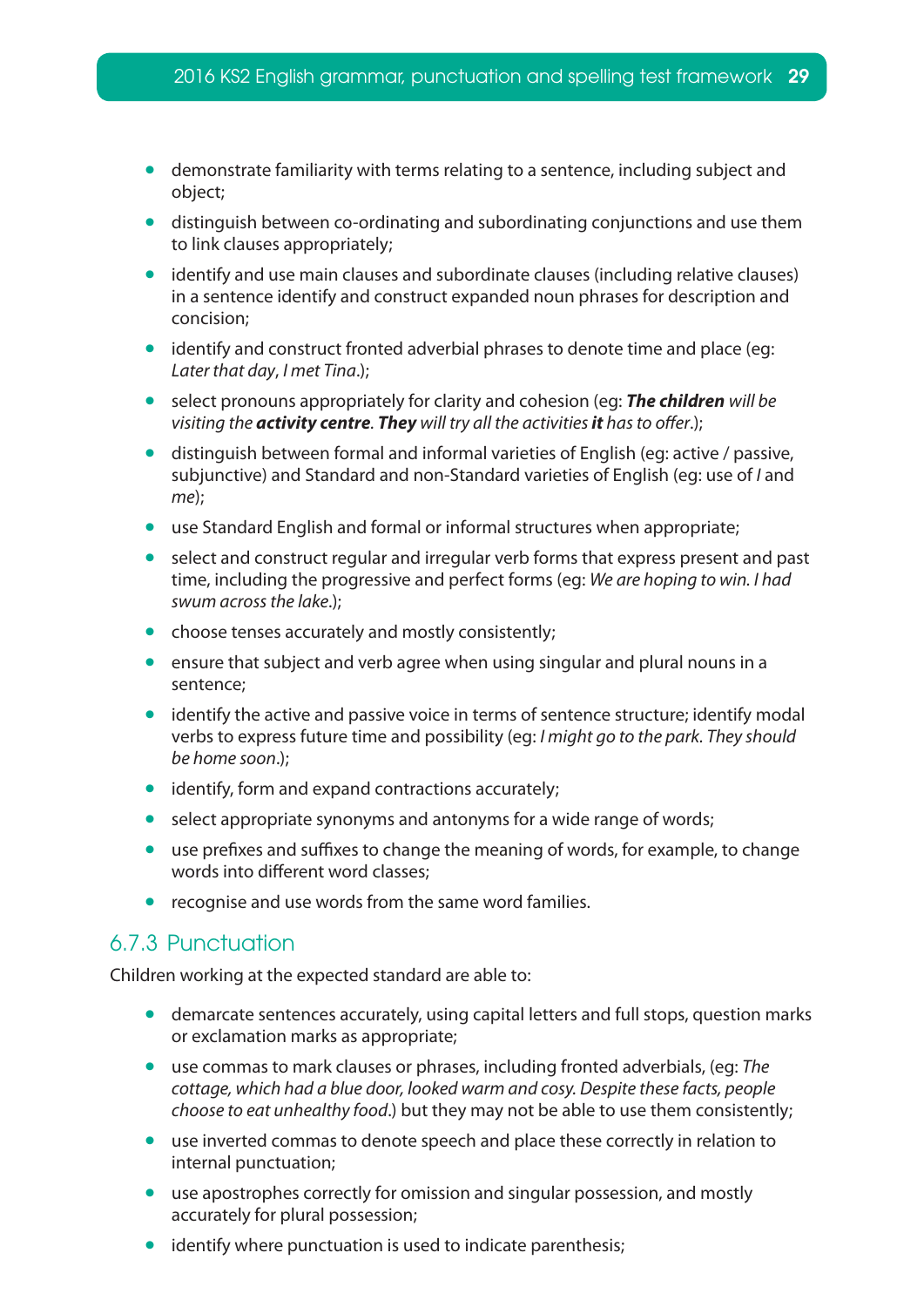• identify colons, semi-colons, single dashes and hyphens but may not be able to use them consistently.

#### 6.7.4 Spelling

Children working at the expected standard are able to:

- spell accurately in general, including polysyllabic words that conform to regular patterns and some common exceptions to these, and less common prefixes and suffixes, for example *ir-*, *il-*, *-cian*, *-ous*;
- spell or select the correct forms of common homophones; and
- draw on their phonological, morphological and lexical awareness to apply the common rules and patterns and spell correctly a wide range of words, including those set out in statutory Appendix 1 of the 2014 national curriculum.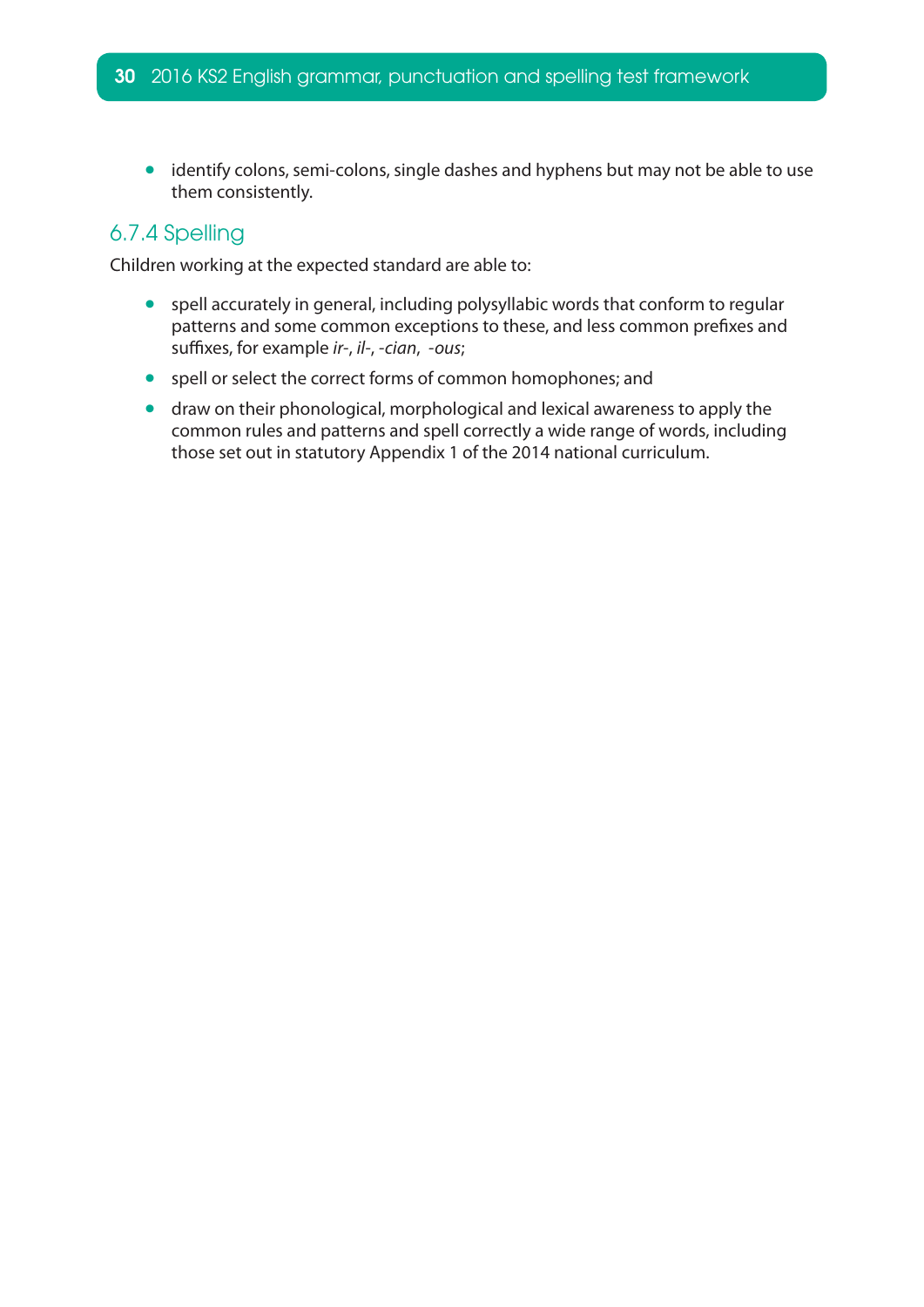## <span id="page-30-0"></span>7. Diversity and inclusion

The Equality Act 2010 sets out the principles by which national curriculum assessments and associated development activities are conducted. During the development of the tests, STA's test development division will make provision to overcome barriers to fair assessment for individuals and groups wherever possible.

National curriculum tests will also meet Ofqual's core regulatory criteria. One of the criteria refers to the need for assessment procedures to minimise bias: "The assessment should minimise bias, differentiating only on the basis of each learner's ability to meet national curriculum requirements" (Ofqual,

www.ofqual.gov.uk/files/2011-regulatory-framework-for-national-assessments.pdf).

The end of key stage 2 English grammar, punctuation and spelling test should:

- use appropriate means to allow all children to demonstrate their skills in grammar, punctuation, language strategies and spelling
- provide a suitable challenge for all children and give every child the opportunity to achieve as high a standard as possible
- provide opportunities for all children to achieve, irrespective of gender, including children with special educational needs, children with disabilities, and children from all social and cultural backgrounds
- use materials that are familiar to children and for which they are adequately prepared
- not be detrimental to children's self-esteem or confidence
- be free from stereotyping and discrimination in any form.

The test development process uses the principles of universal design, as described in the 'Guidance on the principles of language accessibility in national curriculum assessments' (Ofqual, 2012; www.ofqual.gov.uk/news/new-language-accessibility-guidance-published).

In order to improve general accessibility for all children, where possible, questions will be placed in order of difficulty. Accordingly, to be consistent with all national curriculum tests, attempts have been made to make the question rubric as accessible as possible for all children, including those who experience reading and processing difficulties, and those for whom English is an additional language, while maintaining an appropriate level of demand to adequately assess the content. This includes applying the principles of plain English and universal design wherever possible, conducting interviews with children, and taking into account feedback from expert reviewers.

For each test in development, expert opinions on specific questions are gathered, for example, at inclusion panel meetings which are attended by experts and practitioners from across the fields of disabilities and special educational needs. This provides an opportunity for some questions to be amended or removed in response to concerns raised.

Issues likely to be encountered by children with specific learning difficulties have been considered in detail. Where possible, features of questions that lead to construct irrelevant variance (for example, question formats and presentational features) have been considered and questions have been presented in line with best practice for dyslexia and other specific learning difficulties.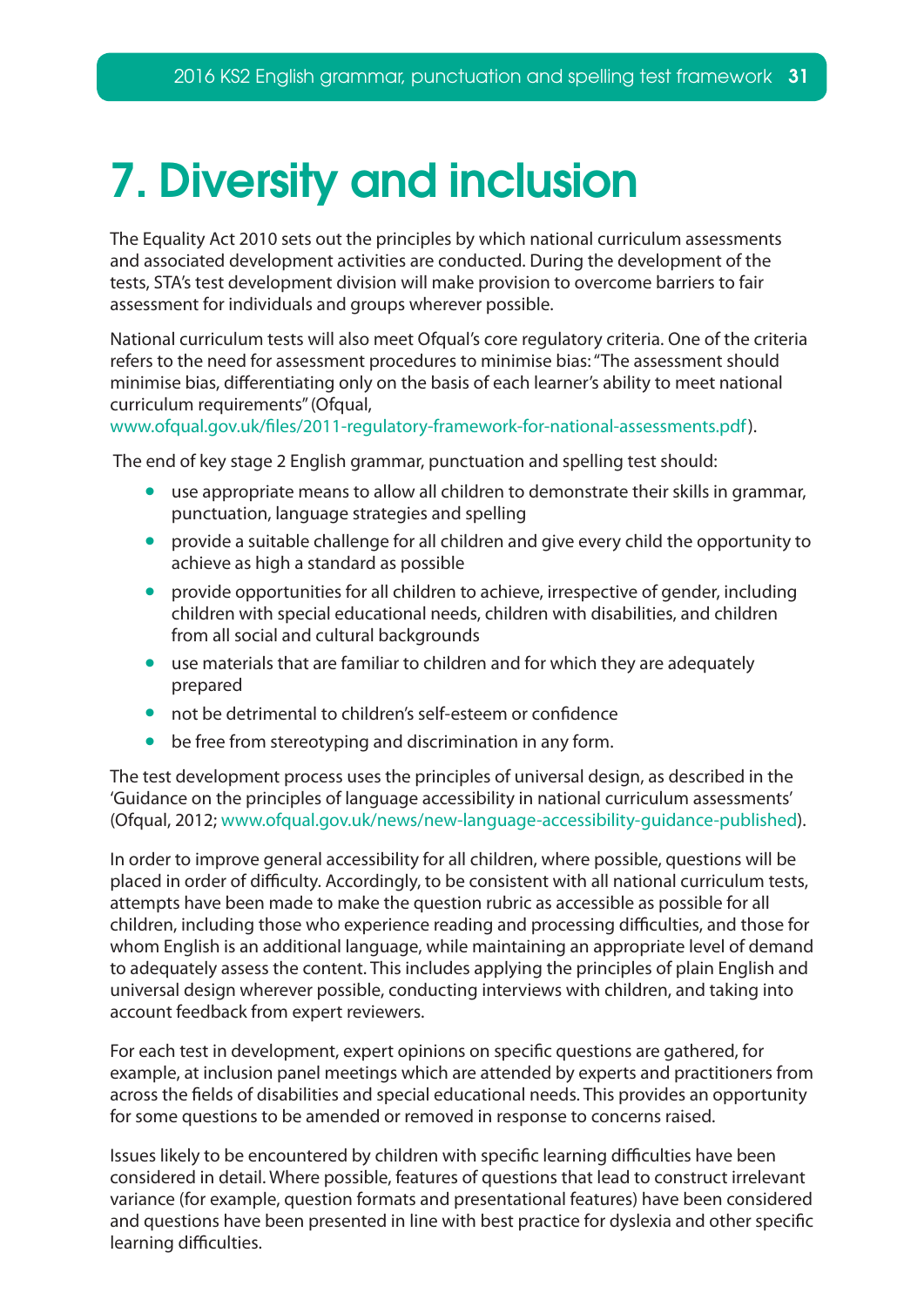### <span id="page-31-0"></span>7.1 Access arrangements

The full range of access arrangements applicable to key stage 2 assessments as set out in the ARA will be available to eligible children as required.

## 7.2 Children with English as an additional language

Children with English as an additional language (EAL) should be registered for the national curriculum tests. If a child's limited ability to communicate in English means that he or she is unable to access the test, then they will be working below the level of the English tests and should not take them, as set out in the ARA.

## 7.3 Compensatory marks

Compensatory marks for spelling will be available for eligible children. Consistent with the ARA, these will be based on the mean average scores that children achieved during live administration.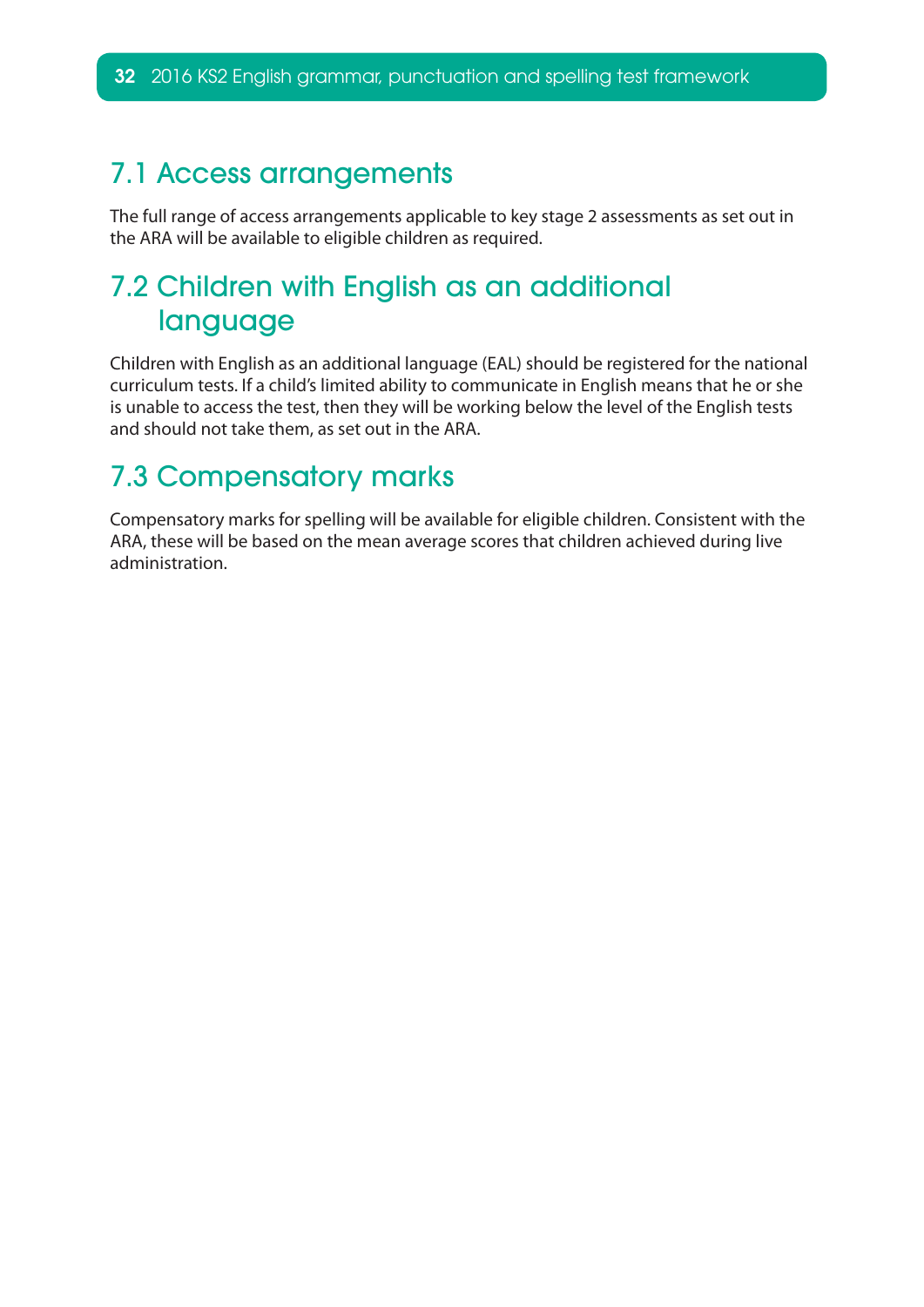## <span id="page-32-0"></span>Appendix: Glossary of terminology used in the test framework

| cognitive domain                 | Cognitive processes refer to the thinking skills and intellectual<br>processes that occur in response to a stimulus. The cognitive domain<br>makes explicit the thinking skills associated with an assessment.<br>The cognitive domain, as shown in this framework, also identifies<br>other factors that may influence the difficulty of the questions.                                                                                                                                                                                                                                                 |
|----------------------------------|----------------------------------------------------------------------------------------------------------------------------------------------------------------------------------------------------------------------------------------------------------------------------------------------------------------------------------------------------------------------------------------------------------------------------------------------------------------------------------------------------------------------------------------------------------------------------------------------------------|
| component                        | A section of a test, presented to children as a test paper or test<br>booklet. Some tests may have two or more components which<br>each child needs to sit in order to complete the test. The key stage<br>2 English grammar, punctuation and spelling test comprises of two<br>components.                                                                                                                                                                                                                                                                                                              |
| content domain                   | The body of subject knowledge to be assessed by the test.                                                                                                                                                                                                                                                                                                                                                                                                                                                                                                                                                |
| construct irrelevant<br>variance | Construct irrelevant variance is the variation in children's test scores<br>that does not come from their knowledge of the ideas being tested.<br>It can result in children gaining fewer marks than their knowledge<br>would suggest or lead to the award of more marks then their<br>knowledge alone would deserve. The former can occur, for example,<br>when questions in a mathematics test also unintentionally measure<br>reading ability. The latter often occurs when unintended clues within<br>questions allow children to answer correctly without having the<br>required subject knowledge. |
| distribution                     | The range of possible scaled scores.                                                                                                                                                                                                                                                                                                                                                                                                                                                                                                                                                                     |
| domain                           | The codified definition of a body of skills and knowledge.                                                                                                                                                                                                                                                                                                                                                                                                                                                                                                                                               |
| mark scheme                      | The document explaining the creditworthy responses or the criteria<br>that must be applied to award the mark for a question in the test.                                                                                                                                                                                                                                                                                                                                                                                                                                                                 |
| national curriculum              | For each subject and key stage, the national curriculum outlines the<br>content and skills that should be taught in schools.                                                                                                                                                                                                                                                                                                                                                                                                                                                                             |
| performance<br>descriptor        | Description of the typical characteristics of children working at a<br>particular standard. For these tests, the performance descriptor will<br>characterise the minimum performance required to be working at<br>the appropriate standard for the end of the key stage.                                                                                                                                                                                                                                                                                                                                 |
| programme of study               | The statutory national curriculum of subject knowledge, skills and<br>understanding for a key stage. The key stage 1 and 2 programmes of<br>study are published online at:<br>www.education.gov.uk/schools/teachingandlearning/curriculum                                                                                                                                                                                                                                                                                                                                                                |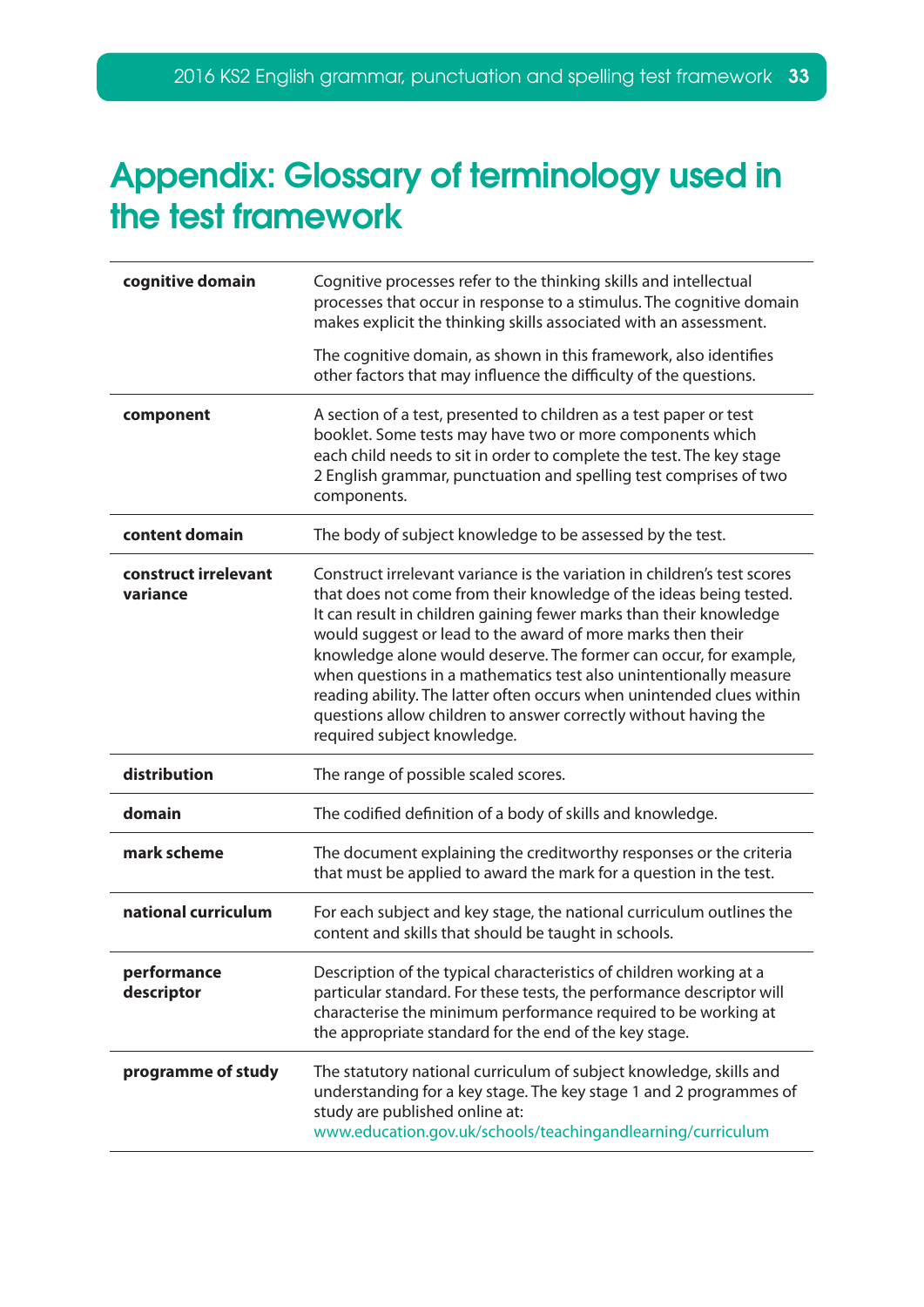| raw score                        | The unmodified score achieved on a test, following marking. In the<br>case of these tests it is the total marks achieved.                                                                                                                                                                                                                                                                                                                   |
|----------------------------------|---------------------------------------------------------------------------------------------------------------------------------------------------------------------------------------------------------------------------------------------------------------------------------------------------------------------------------------------------------------------------------------------------------------------------------------------|
|                                  | For example, if a child scores 27 out of 60 possible marks, the raw<br>score is 27. Raw scores are often then converted to other measures<br>such as percentile ranks, standardised scores, or grades.                                                                                                                                                                                                                                      |
| scaled score                     | A score which has been translated from a raw score onto a score on<br>a fixed, defined scale. This allows performance to be reported on<br>a consistent scale for all children, which retains the same meaning<br>from one year to the next. Therefore, a particular scaled score reflects<br>the same level of attainment in one year as in the previous year,<br>having adjusted for any differences in difficulty of the specific tests. |
| standard                         | The required level of attainment in order to be classified into a<br>particular performance category.                                                                                                                                                                                                                                                                                                                                       |
| standard error of<br>measurement | A reliability estimate that allows the user to determine a confidence<br>interval around a test score. It is a measure of the distribution of<br>scores that would be attained by a child had that child taken the test<br>repeatedly under the same conditions.                                                                                                                                                                            |
| standard setting                 | The process of applying the standard onto a particular test in order<br>to determine the score required for a child to be classified within a<br>particular performance category.                                                                                                                                                                                                                                                           |
| test framework                   | A document that sets out the principles, rationale and key<br>information about the test and contains a test specification.                                                                                                                                                                                                                                                                                                                 |
| test specification               | A detailed specification of what is to be included in a test in any<br>single cycle of development.                                                                                                                                                                                                                                                                                                                                         |
| truncate                         | To shorten by removing ends.                                                                                                                                                                                                                                                                                                                                                                                                                |